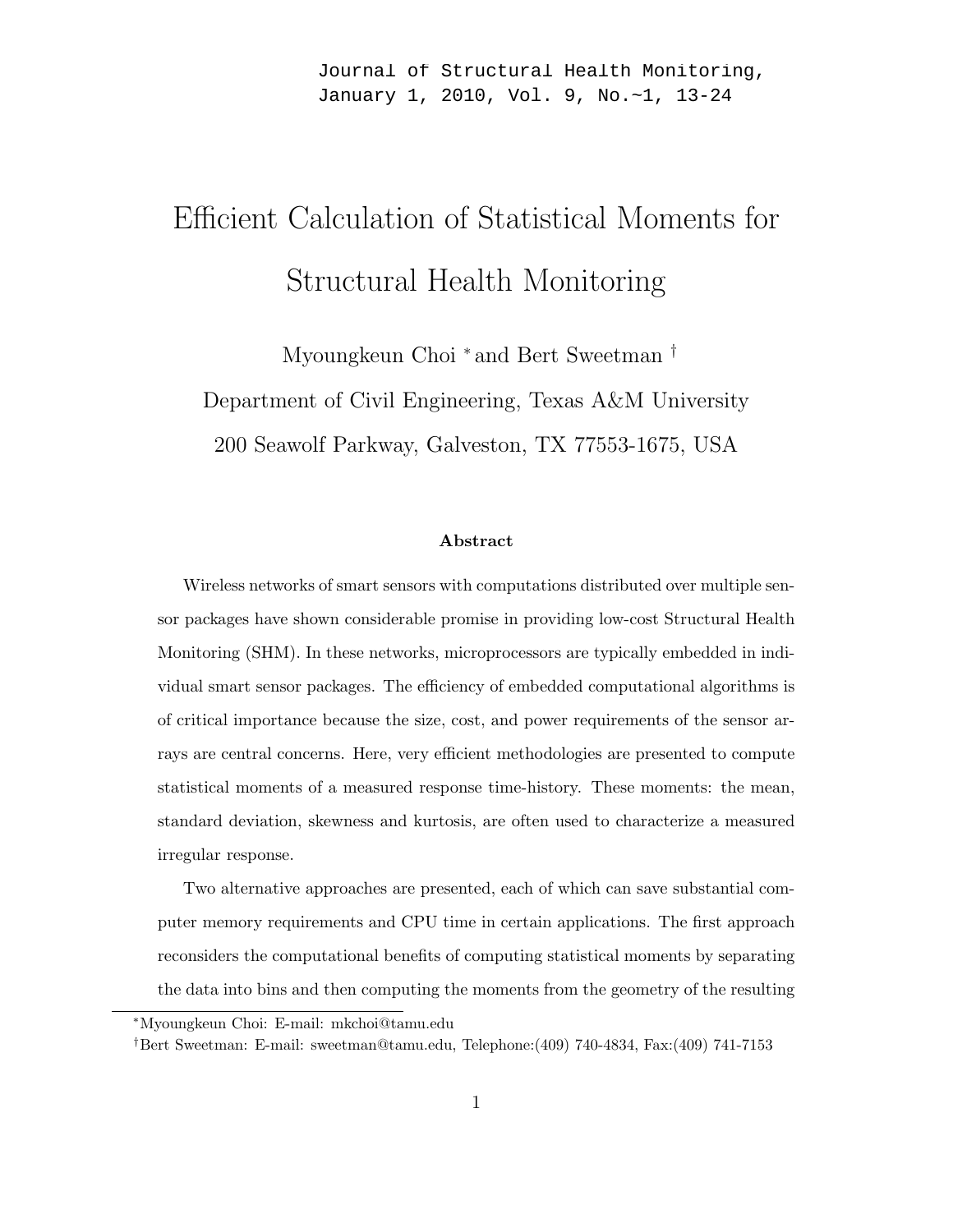histogram, which effectively becomes a one-pass algorithm for higher moments. One benefit is that the statistical moment calculations can be carried out to arbitrary accuracy such that the computations can be tuned to the precision of the sensor hardware. The second approach is a new analytical methodology to combine statistical moments from individual segments of a time-history such that the resulting overall moments are those of the complete time-history. This methodology could be used to allow for parallel computation of statistical moments with subsequent combination of those moments, or for combination of statistical moments computed at sequential times.

A worked example is presented comparing two implementations of the new methodologies with conventional calculations in monitoring the global performance of an offshore Tension Leg Platform (TLP). Accuracy, efficiency and storage requirements of the calculation methods are compared with those of conventional methods. The results show that substantial CPU and memory savings can be attained with no loss in accuracy and that more dramatic savings can be attained if a slight reduction in accuracy is acceptable.

Keywords Statistical moments, Time series analysis, Structural response, Non-Gaussian, Continuous health monitoring

## 1 INTRODUCTION

Health monitoring of either old or new structures is desirable for both economic and public safety concerns. The overall goal of these systems is to monitor structural performance such that structural integrity can be regularly assessed to detect any deficiencies before minor structural defects worsen and ultimately result in catastrophic failures. Conventional visual inspection techniques are labor intensive, time-consuming, and costly. Networks of smart sensors that include embedded computers and wireless connectivity have been proposed as a low-cost alternative inspection methodology. Extensive reviews of Structural Health Monitoring (SHM) techniques have been done by others, e.g. [4, 5, 17, 18].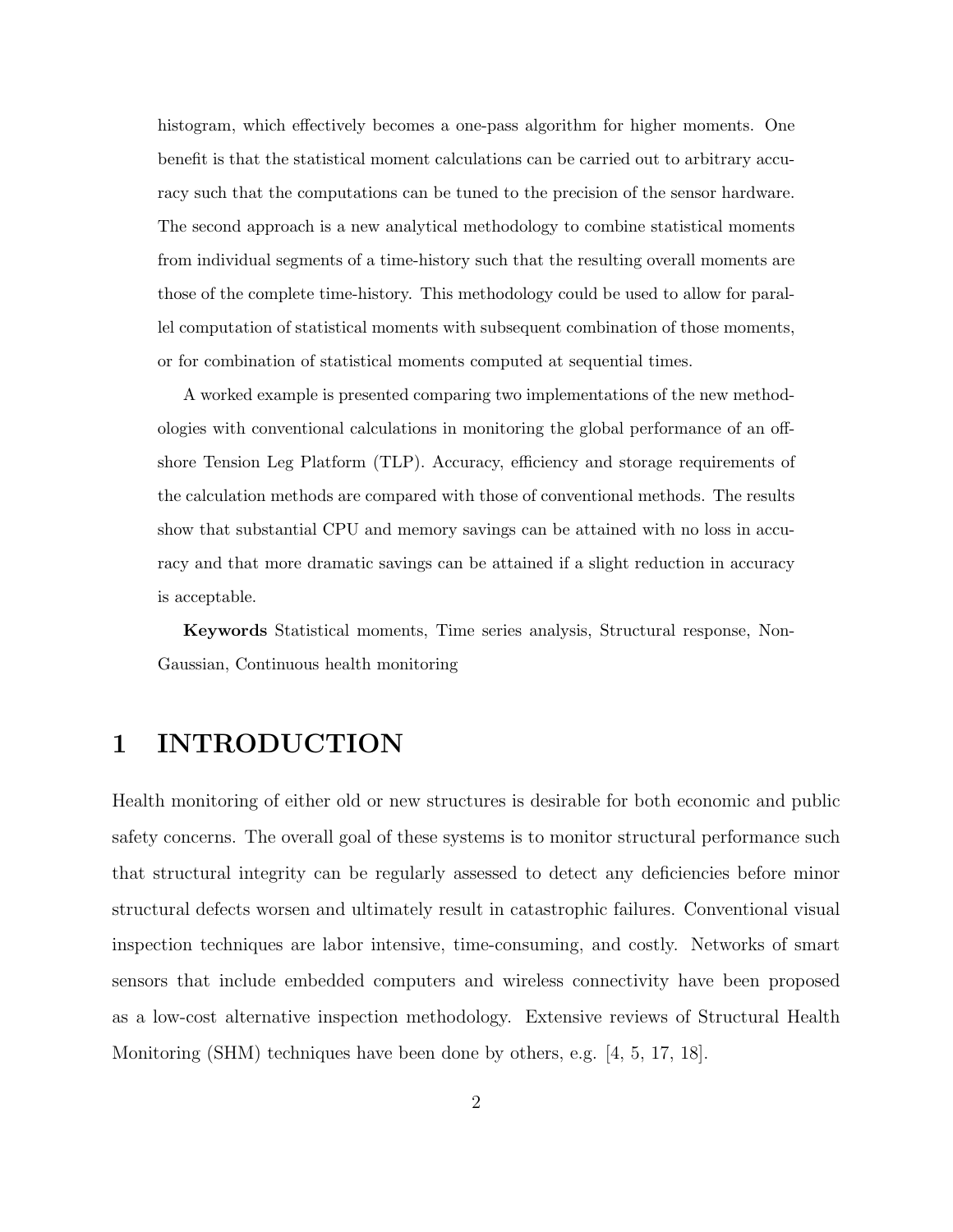A significant cost to field application of SHM systems on large civil structures can be that of installing the cables; the cabling and its various termination points may also present likely failure points for civil structures in harsh environments such as offshore structures. Finally, some types of structures with rotating components, such as the blades on wind turbines, cabling is nearly impossible. For these reasons and others, active development is ongoing for wireless sensors, often including some degree of distributed computing.

A major challenge for wireless structural monitoring systems is availability of power to run the sensor network for extended periods of time. In most applications, wireless communication between sensors consumes more power than any other operation, which leads designers of these networks to process the raw data locally near the sensor and wirelessly transmit only the results. For example, Lynch [11] embedded damage identification algorithms into wireless sensing units to execute data interrogation. In a sensor network with distributed computing, the wireless sensing units include an embedded microcomputer and are responsible for acquiring sensor measurements, analyzing the measured data, and transmitting the results to a central server or to another sensor package in the network. The computational demands on the embedded microcomputer for real-time local data interrogation can be quite substantial. Employment of very efficient computational algorithms, such as those presented here, will enable lower cost sensors due to reduced CPU time, data storage and power requirements.

Similarly, in a field application of a significant SHM network, long-term storage of actual time-histories may be cost-prohibitive because an enormous amount of data are measured; statistical moments offer a compact way to characterize time-history data for wireless transmission and future storage. The methodologies to combine statistical moments from different segments of a time-history offer a mechanism to combine and reanalyze data to, e.g., detect long-term trends in the underlying process. Sohn et al [14] investigate novelty detection for non-Gaussian response to more accurately assess tail behavior using known extreme-value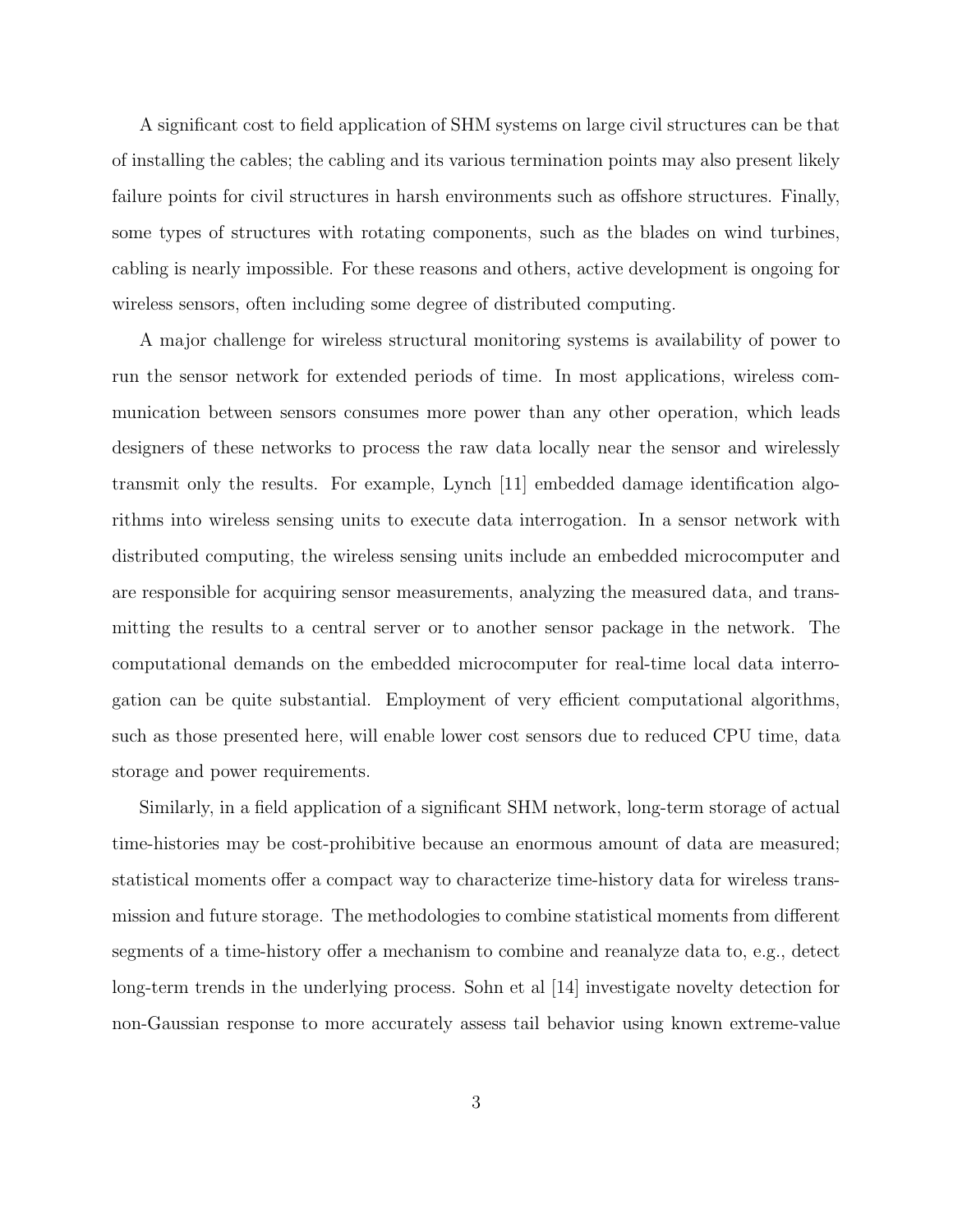distributions. Efficient calculation of skewness and kurtosis could enable use of non-Gaussian distributions that more precisely match the tail behavior of measured data, e.g. [24].

In general, statistical moments can be used to represent the characteristics of any random data, e.g., [9, 12]. Statistical moments have found a broad range of application including: blind decomposition [1], asymptotic probability of detection criterion in the frequency domain [6, 7], non-Gaussian noise modeling [22], and condition monitoring and diagnosis of rolling element bearings. Dyer and Stewart first proposed the use of the kurtosis for rolling element bearing defect detection in 1978 [8], and use of statistical moments remains important in this area [10, 13]. These techniques have advantages over traditional time and frequency analysis: lower sensitivity to the variations of load and speed, and easy and convenient analysis of the results [13].

Conventionally, the statistical moments of a set of discrete data,  $x_i$ , are computed directly using a two-pass algorithm (e.g.  $[9, 12]$ ):

$$
\mu = \frac{1}{I} \sum_{i=1}^{I} x_i = E[x] = m_1 \tag{1}
$$

$$
\sigma^2 = \frac{1}{I} \sum_{i=1}^{I} (x_i - \mu)^2 = \theta_2 \tag{2}
$$

$$
\alpha_3 = \frac{1}{I\sigma^3} \sum_{i=1}^{I} (x_i - \mu)^3 = \frac{\theta_3}{\sigma^3}
$$
 (3)

$$
\alpha_4 = \frac{1}{I\sigma^4} \sum_{i=1}^{I} (x_i - \mu)^4 = \frac{\theta_4}{\sigma^4} \tag{4}
$$

where I is the number of points in the sample;  $\mu$ ,  $\sigma^2$ ,  $\alpha_3$ , and  $\alpha_4$  are the mean, variance, skewness, and kurtosis of the data  $x_i$ , and  $\theta_2$ ,  $\theta_3$  and  $\theta_4$  are the central moments. Such algorithms are called two-pass because the mean must first be computed and that mean is subsequently used in the computation of the remaining moments, which implies the entire dataset must be retained. The computational demands imposed by calculation of these moments is a strong function of the number of times a quantity is raised to a power. For example, in calculating the  $\alpha_4$ , the quantity  $(x_i - \mu)$  is raised to a power of 4, I times: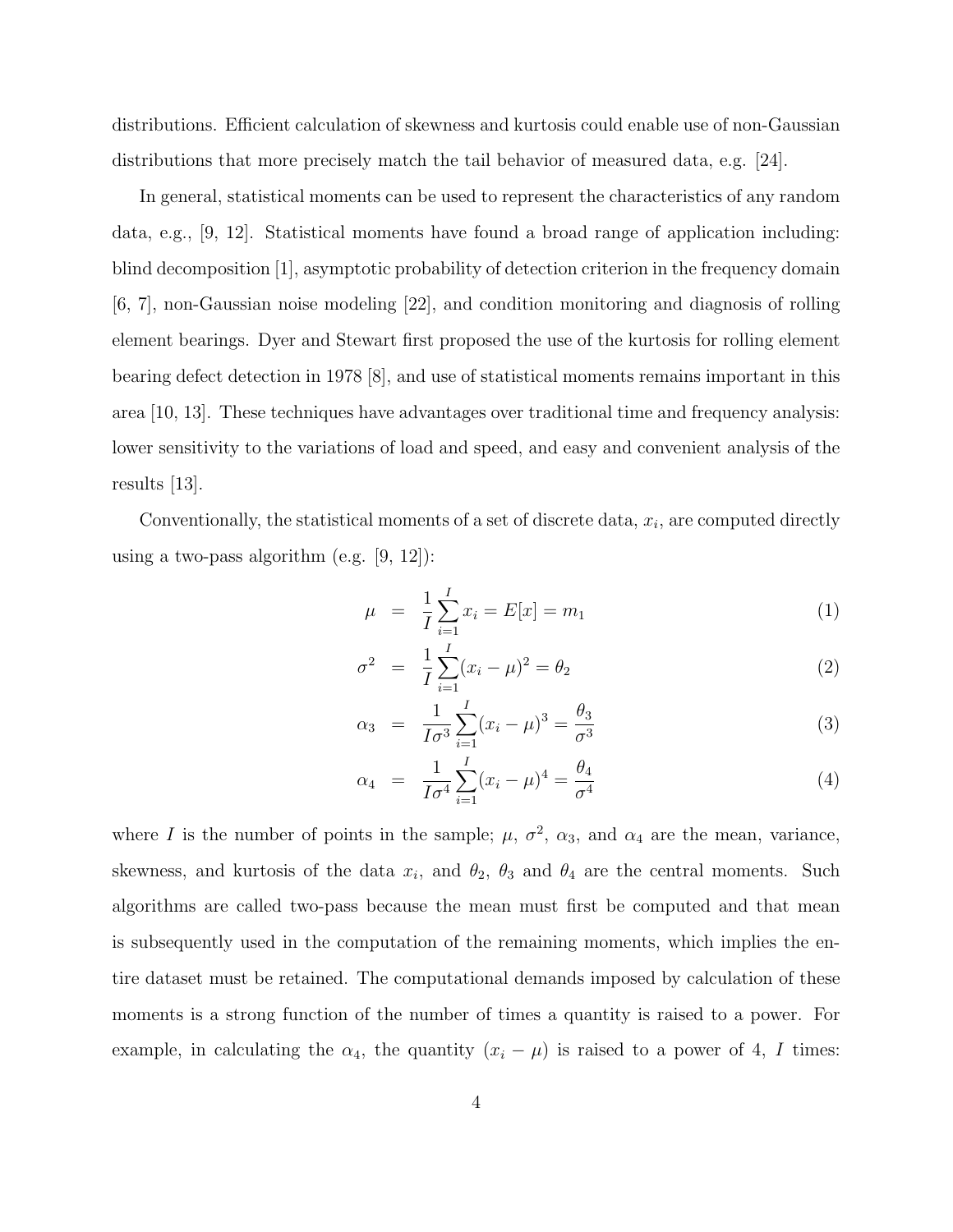resulting in one power computation per data-point per statistical moment. Here, computational efficiency of an alternative method to compute statistical moments is re-investigated: the data are first binned to create a histogram from which the desired moments can be calculated. In this method, the number of times a quantity must be raised to a power is a function of the number of bins rather than the number of data points, and the width of each bin can be specified as a function of the required accuracy. Setting the bin width to the precision of the original sensed data yields exact results. The computational savings of this alternative method can be substantial, but perhaps more importantly, dramatic memory savings can also be realized if the raw data are binned real-time, and so the complete time-history does not need to be retained. Avoiding the need to retain a the time-history makes this new methodology competitive with existing one-pass algorithms for the variance, except that here the statistical moments are not computed every time-step. One-pass or on-line algorithms for the mean and variance have been known for some time  $(e.g., [2])$ , and have been implemented on real-world hardware (e.g. [21]).

Methodologies for one-pass algorithms for the higher moments, however, are less common. Terriberry [20] offers pairwise updating formulas for the skewness and kurtosis (without derivation). Pebay [15] explains how Terriberry's updating formulae could be implemented as a one-pass algorithm. The one-pass histogram-based algorithm presented here is unique from earlier work in that it allows the user to specify arbitrary accuracy, such that the accuracy of the calculations can be made equivalent to that of the measurement equipment, enabling some savings in computational and memory requirements. Computation of statistical moments from a histogram is generally well-established in the statistics community, but investigation of the methodology as an efficient one-pass algorithm with arbitrarily specified accuracy is unique. As such, this part of the paper is of little theoretical interest to the statistics community, but may be of considerable practical interest to the structural health monitoring community. The technique presented here is less computationally intensive for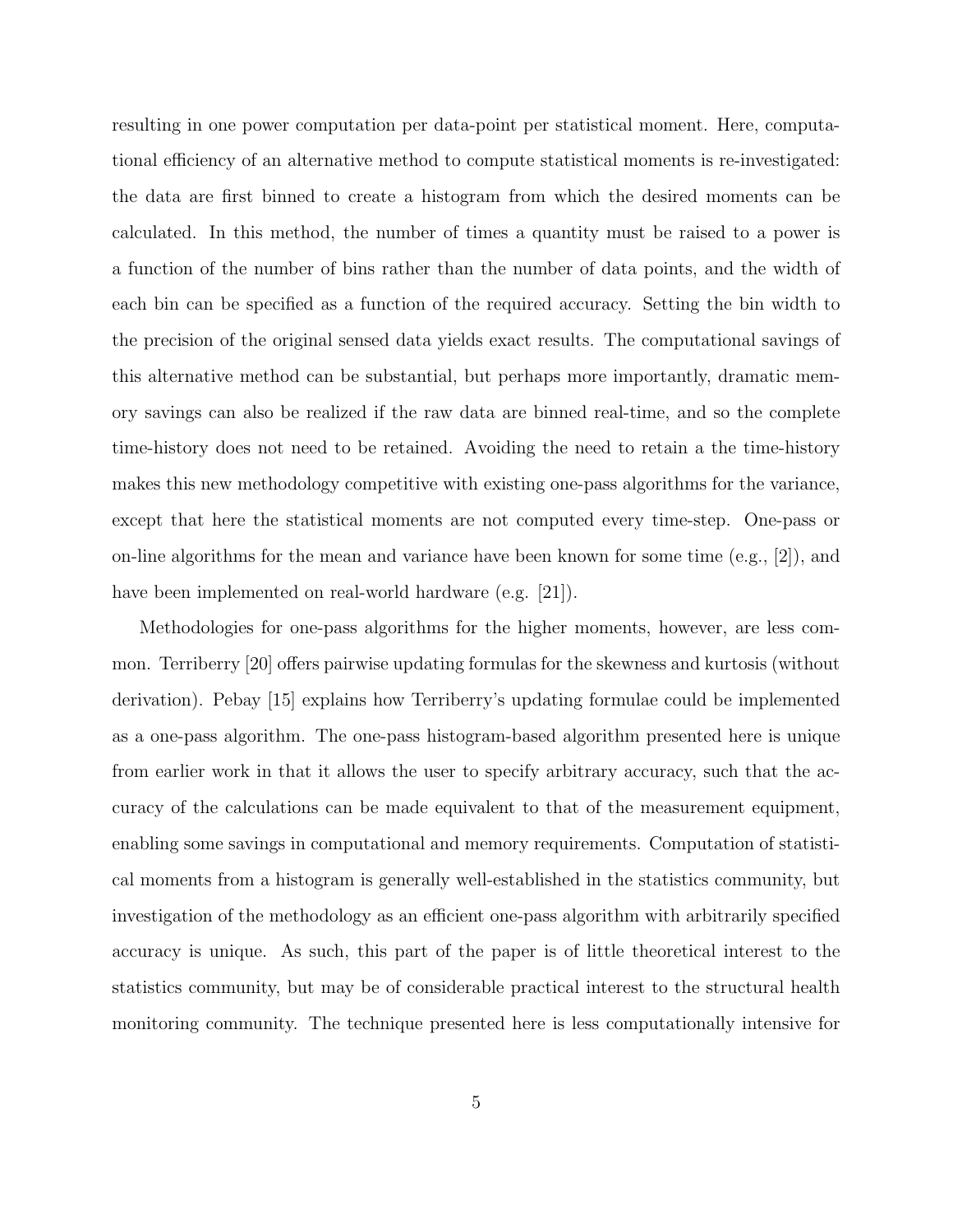very large data sets than a true one-pass algorithm because here the data is binned real-time and the moments are computed from the binned data, rather than computing an updated skewness and kurtosis every time-step. The Terriberry/Pebay one-pass algorithm is derived as a special case of a pairwise updating algorithm, which is substantially different than the derivation presented here.

In a related calculation, it is often convenient to use an updating algorithm to combine statistical moments from individual segments of a data set. This combination can be useful such that various segments of the data can be processed in parallel, or such that segments of a time-history can be processed sequentially as they are measured. In SHM problems, it can be useful to compute statistical moments of new measured data for comparison with those of previously measured historic data. If no differences are observed, then the new data are merged into the historic data to give a more robust estimate of the true underlying moments. The most simple, though inefficient, way to revise the historic statistical moments would be to concatenate the new data onto the old, then compute the moments of the complete history. Here, a new pairwise method is presented to combine the statistical moments computed from individual segments of a time-history, without the need to recompute any of these statistical moments. Using this technique, only five historic values need to be retained: the first four statistical moments and the amount of data on which they are based.

In addition to explaining the use of Terriberry's [20] results as a one-pass algorithm, Pebay [15] also notes that Terriberry's results are special cases of Pebay's arbitrary-order update formulae. The implementation offered by Pebay is substantially different from that suggested here, and the derivation offered by Pebay also differs meaningfully from that offered here, though both derivations hinge on the commutativity of summations over finite sets as applied to statistical moments. In his report, Pebay echoes Terriberry's thoughts, noting that: "To our knowledge, there are currently no published formulas for parallel updates of higher-order moments." An important capability of the updating formulae offered here compared with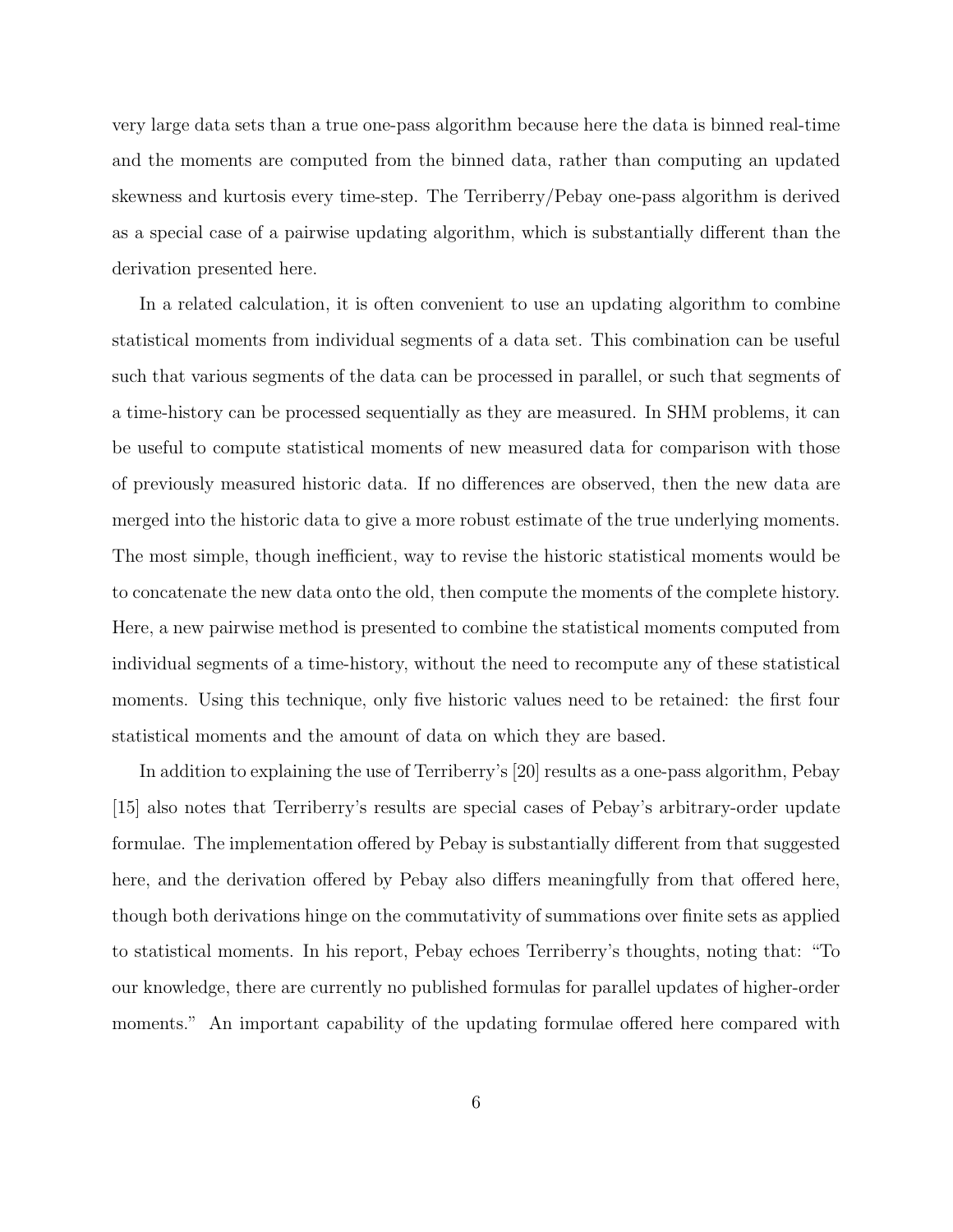those of Terriberry/Pebay is that this methodology can be readily applied to distributions of data that are not specifically countable, such as the moments of a probability distribution estimated from e.g. a power spectrum (e.g., [19]). Also of potential interest to the structural health monitoring community is that this new methodology is easily modified to allow a user to assign different importance to specific segments of the data, such as newer data being more important than older data, or one sensor being more reliable or accurate than another. Finally, the Terriberry formulae apply to combination of only two sets of higherorder moments, and would need to be used recursively to combine multiple sets of moments. In contrast, the new methodology presented here can be used to combine any number of sets of moments, which could be relevant in the case of massively parallel computations.

## 2 THEORY

Derivation of the new methodology requires some knowledge of moments, which is presented here to ensure consistent notation. The background is followed by an investigation of computing statistical moments of discrete data from a histogram, with emphasis on the relative efficiency and accuracy compared with conventional methods. Finally, the proposed method to combine statistical moments is derived and presented. Throughout most of this text, the data set is referred to as an irregular time-history because that is the most common application to structural health monitoring. In general, the equations and techniques presented here are equally valid for any random variable.

### 2.1 Background

### 2.1.1 Calculation of moments from discrete data

The moments of a random variable about zero and about its mean are referred to as the raw and central moments, respectively. The  $n^{th}$  moment of a discrete random variable  $x(t)$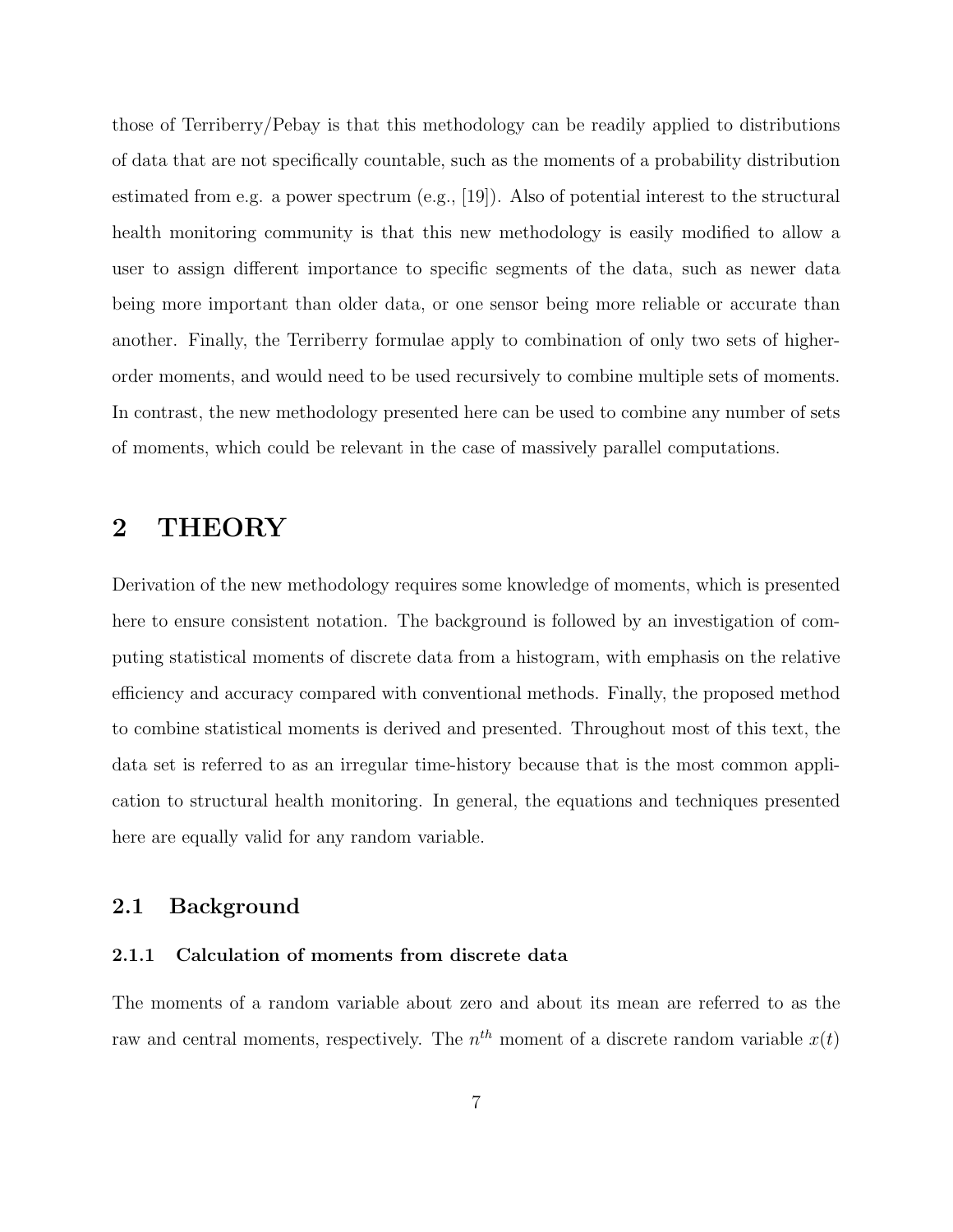about value r with a finite range is defined as  $(e.g. [9, 12])$ :

$$
M_{n,r} = \sum_{i=1}^{I} \left( x(t_i) - r \right)^n \Delta t_i \tag{5}
$$

which can be expressed as follows if the continuous distribution function,  $f(x)$ , is known:

$$
M_{n,r} = \sum_{k=1}^{K} (x_k - r)^n f(x_k) \Delta x_k \tag{6}
$$

in which I represents the number of data points  $x(t_i)$  and K represents the number of base  $x_k$ in its discrete distribution function  $f(x_k)$ , i.e., the number of bins in the discrete distribution.

The  $n^{th}$  raw moment of a discrete time-history (Equation (5) with  $r = 0$ ) can be normalized by the time duration, with the result equal to the expected value of the  $n^{th}$  power  $\int x$ 

$$
m_n^{(t)} = \frac{1}{T} M_{n,0} = \frac{\sum_{i=1}^I x(t_i)^n \Delta t_i}{\sum_{i=1}^I \Delta t_i} = E[x^n]
$$
\n(7)

where  $T = \sum_{i=1}^{I} \Delta t_i$  is the time duration and the superscript  $^{(t)}$  indicates moments are calculated directly from the time-history. For constant  $\Delta t$ , the duration is  $T = I\Delta t$ , which enables Equation (7) to be simplified:

$$
m_n^{(t)} = \frac{1}{I} \sum_{i=1}^{I} x(t_i)^n \tag{8}
$$

The first normalized raw moment  $(n = 1)$  is the sample mean, which is often used to estimate the true mean of the process for normalization of other central moments.

$$
\theta_n^{(t)} = \frac{1}{T} M_{n,m_1^{(t)}} = \frac{\sum_{i=1}^I \left( x(t_i) - m_1^{(t)} \right)^n \Delta t_i}{\sum_{i=1}^I \Delta t_i} = E \left[ \left( x - m_1^{(t)} \right)^n \right] \tag{9}
$$

which for constant time interval  $\Delta t$  is:

$$
\theta_n^{(t)} = \frac{1}{I} \sum_{i=1}^{I} \left( x(t_i) - m_1^{(t)} \right)^n \tag{10}
$$

The second normalized central moment  $(n = 2)$  is the sample variance (Equation (2)).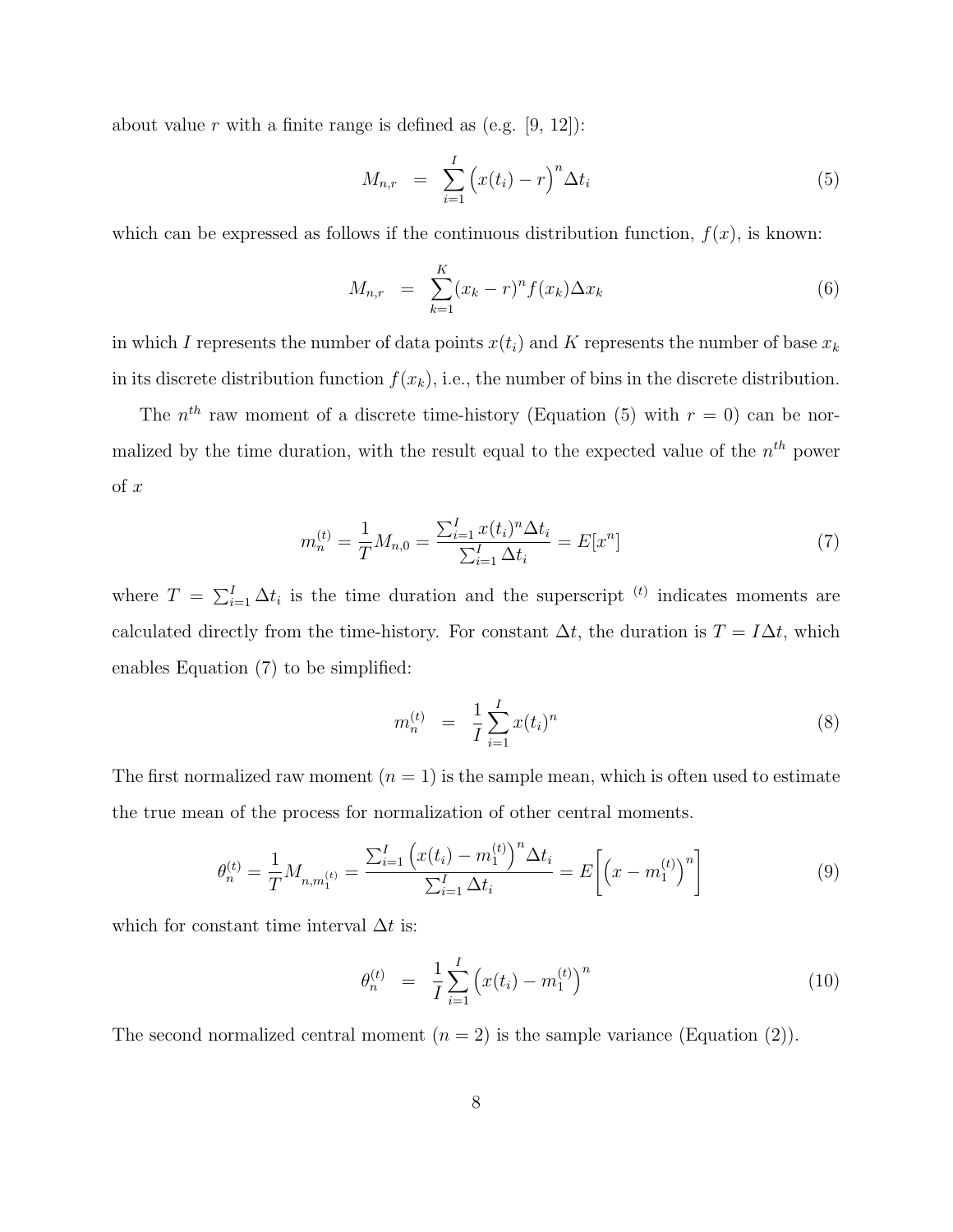### 2.1.2 The relationship between raw moments and central moments

The first four raw moments and central moments have the following well-known mathematical relationships, e.g. [9, 12]:

$$
m_1 = E[x] = \mu \tag{11}
$$

$$
m_2 = E[x^2] = \theta_2 + m_1^2 \tag{12}
$$

$$
m_3 = E[x^3] = \theta_3 + 3m_1\theta_2 + m_1^3 \tag{13}
$$

$$
m_4 = E[x^4] = \theta_4 + 4m_1\theta_3 + 6m_1^2\theta_2 + m_1^4 \tag{14}
$$

$$
\theta_2 = E[(x - \mu)^2] = m_2 - m_1^2 \tag{15}
$$

$$
\theta_3 = E[(x - \mu)^3] = m_3 - 3m_1m_2 + 2m_1^3 \tag{16}
$$

$$
\theta_4 = E[(x - \mu)^4] = m_4 - 4m_1m_3 + 6m_1^2m_2 - 3m_1^4 \tag{17}
$$

### 2.2 Calculation of Moments using a Relative Histogram

A relative histogram of a random variable can be constructed in the conventional way. The range of potential values is divided into bins and the number of occurrences within each bin are counted and plotted such that the area of each rectangle equals the portion of the sample values within that bin (e.g.  $[9, 12]$ ):

$$
H(x_k) = \frac{h(x_k)}{A} \tag{18}
$$

where  $h(x_k)$  and  $H(x_k)$  represent the frequency and the relative frequency at bin  $x_k$ , and  $A = \sum_{k=1}^{K} h(x_k) \Delta x_k$  is the total area of the histogram. After this normalization, the *n* raw moments and central moments of  $x(t)$  can be calculated from the relative histogram, similar to Equation (6):

$$
m_n^{(h)} = \sum_{k=1}^K x_k^n H(x_k) \Delta x_k = \frac{1}{A} \sum_{k=1}^K x_k^n h(x_k) \Delta x_k
$$
\n(19)

$$
\theta_n^{(h)} = \sum_{k=1}^K \left( x_k - m_1^{(h)} \right)^n H(x_k) \Delta x_k = \frac{1}{A} \sum_{k=1}^K \left( x_k - m_1^{(h)} \right)^n h(x_k) \Delta x_k \tag{20}
$$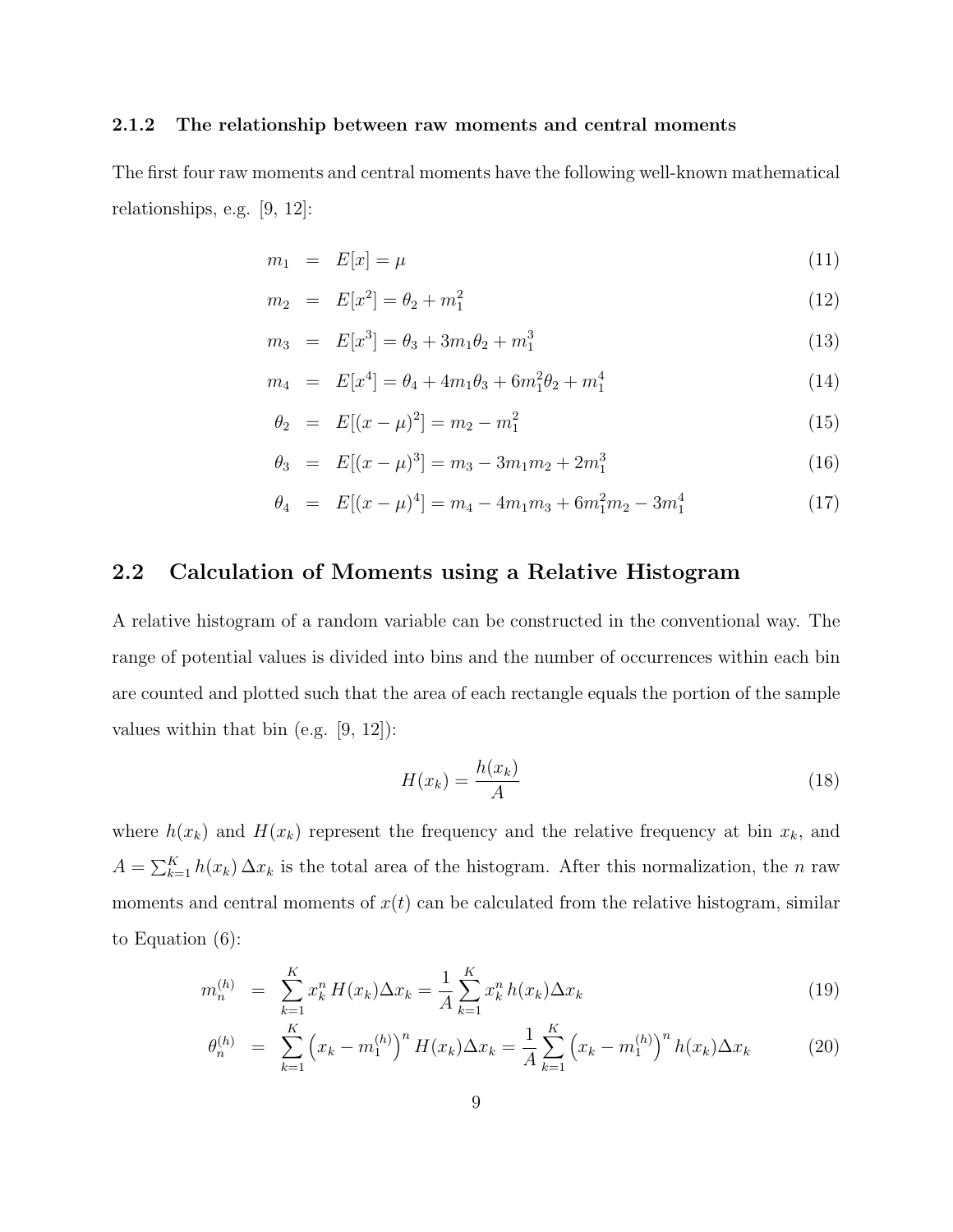where the superscript  $(h)$  indicates the moments are calculated from the histogram. For constant bin width  $\Delta x_k = \Delta x$  these two expressions can be simplified with  $A = \sum_{k=1}^K h(x_k) \Delta x =$  $I\Delta x$ :

$$
m_n^{(h)} = \frac{1}{I} \sum_{k=1}^{K} x_k^n h(x_k)
$$
\n(21)

$$
\theta_n^{(h)} = \frac{1}{I} \sum_{k=1}^K \left( x_k - m_1^{(h)} \right)^n h(x_k) \tag{22}
$$

### 2.2.1 Precision of moments calculated from a histogram

Calculation of sample moments directly from the time-history results in optimal accuracy since all data are used directly and there is virtually no opportunity for round-off error. The histogram method also yields perfect accuracy if the bin width is equal to the precision with which the data has been measured. If computational efficiency is of greater importance than absolute precision, then the bins can be made arbitrarily wider, trading a reduction in computational demands for reduced accuracy. The resulting difference between moments calculated using a time-history and using its histogram represents the error:

$$
m_n^{(h)} - m_n^{(t)} = \frac{1}{A} \sum_{k=1}^K x_k^n h(x_k) \Delta x_k - \frac{1}{T} \sum_{i=1}^I x(t_i)^n \Delta t_i
$$
\n(23)

which for both constant time interval  $\Delta t$  and constant bin width  $\Delta x$  are:

$$
m_n^{(h)} - m_n^{(t)} = \frac{1}{I} \left( \sum_{k=1}^K x_k^n h(x_k) - \sum_{i=1}^I x(t_i)^n \right)
$$
 (24)

The trade-off between precision and computational savings is investigated as part of the example later in this paper.

### 2.3 Efficient Combination of Statistical Moments

Here, a new computational method is proposed to combine multiple sets of statistical moments. An example application would be combining moments from several individual segments of a long time-history, with each segment possibly being processed by a separate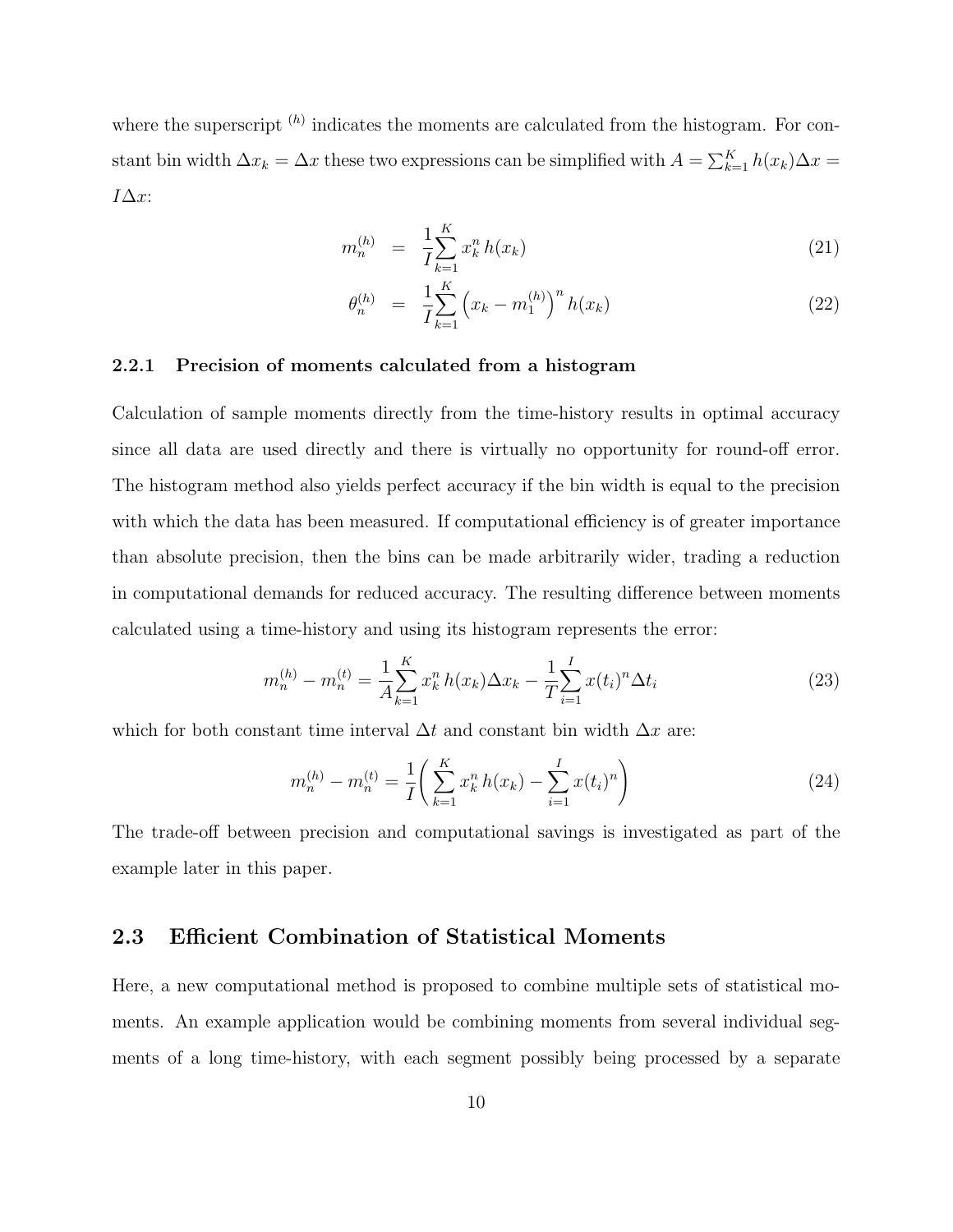processor. If sample statistical moments describing several separate segments of an irregular time-history have been computed from measured data, statistical moments describing a single concatenated time-history of all data can be calculated directly from the existing statistical moments. This proposed computational technique uses the first four statistical moments of each segment to compute the four raw moments, which are then transformed into new variables  $(\gamma_n)$  that are easily combined by addition. After combination, the new variables are inversely transformed back to four raw moments now describing all the data, from which the statistical moments are easily calculated.

### 2.3.1 Moment addends,  $\gamma_n$

New moment addend variables,  $\gamma_n$ , are introduced to enable straightforward combination of the statistical moments of multiple time-histories. For an irregular time-history  $x(t)$  with variable time interval  $\Delta t_i$ :

$$
\gamma_n = \sum_{i=1}^I (x(t_i))^n \Delta t_i
$$
\n(25)

where  $\gamma_0$  is the duration of each time-history. For constant time interval  $\Delta t_i = \Delta t$ :

$$
\gamma_n = \Delta t \sum_{i=1}^I (x(t_i))^n \tag{26}
$$

The same values of  $\gamma$  for the histogram form of computing the moments can be expressed in terms of the frequency of occurrence at the  $x_k$  bin,  $h(x_k)$ , with variable bin width  $\Delta x_k$ .

$$
\gamma_n = \sum_{k=1}^K x_k^n h(x_k) \Delta x_k \tag{27}
$$

yielding  $\gamma_0$  as the area of the histogram. For constant bin width  $\Delta x_k = \Delta x$ :

$$
\gamma_n = \Delta x \sum_{k=1}^{K} x_k^n h(x_k) \tag{28}
$$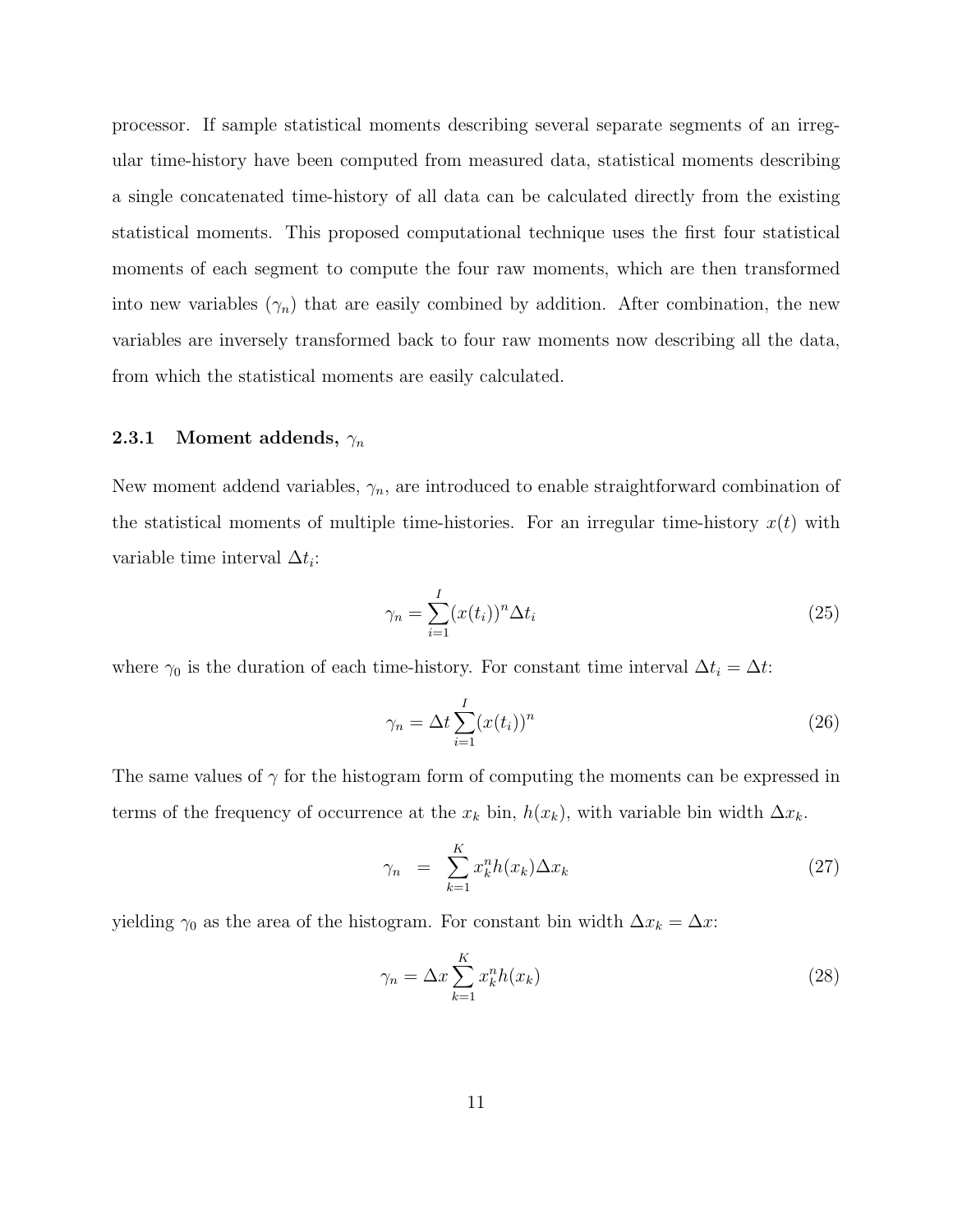#### 2.3.2 Combination of statistical moments

If Q sets of statistical moments are known:  $(\gamma_{0,q}, \mu_q, \sigma_q^2, \alpha_{3,q}, \alpha_{4,q})$  for  $q = 1, 2, ..., Q$ , then each  $\gamma_n$  can be expressed in terms of the equivalent n raw moments (Equations 7, 8, 19, and 21).

$$
\gamma_{n,q} = m_{n,q} \gamma_{0,q} \qquad \text{for} \quad n = 1, 2, 3, 4 \quad \text{and} \quad q = 1, 2, ..., Q \qquad (29)
$$

where  $\gamma_{0,q}$  is generally taken to be the duration of the  $q^{th}$  time-history, or the number of points if  $\Delta t$  is constant. It is worth noting, however, that  $\gamma_{0,q}$  is a weighting factor only, and its interpretation can be flexible depending on the application. Importantly, in this method the statistical moments are not required to be those of a quantity that is countable: these moments could be computed directly from e.g., a probability distribution, in which case the value of  $\gamma_{0,q}$  would represent the relative importance of the moment estimate. There is no theoretical limitation on the maximum order of the moments (the value of  $n$ ), though higher-order equivalents to Equations (11–17) would be needed in practical applications. The benefit of expressing the statistical moments in terms of  $\gamma$  is that the Q sets can be combined by addition, and there is no upper limit on the value of Q.

$$
\gamma_{n,c} = \sum_{q=1}^{Q} \gamma_{n,q} \qquad \text{for} \quad n = 0, 1, 2, 3, 4 \tag{30}
$$

where the subscript  $c$  represents the concatenated time-history or combined  $\gamma$ . These combined values of  $\gamma$  can then be inversely transformed into raw moments representing the concatenated time-history by inverting Equation (29).

$$
m_{n,c} = \frac{\gamma_{n,c}}{\gamma_{0,c}} \quad \text{for} \quad n = 1, 2, 3, 4 \tag{31}
$$

The relationship between raw moments and central moments (Equations 15–17) are then used to compute the central moments of the concatenated time-history. Finally, the statistical moments of the concatenated history are computed as in Equations  $(1-4)$ 

$$
\mu_c = m_{1,c}
$$
\n $\sigma_c^2 = \theta_{2,c}$ \n $\alpha_{3,c} = \frac{\theta_{3,c}}{\sigma_c^3}$ \n $\alpha_{4,c} = \frac{\theta_{4,c}}{\sigma_c^4}$ \n(32)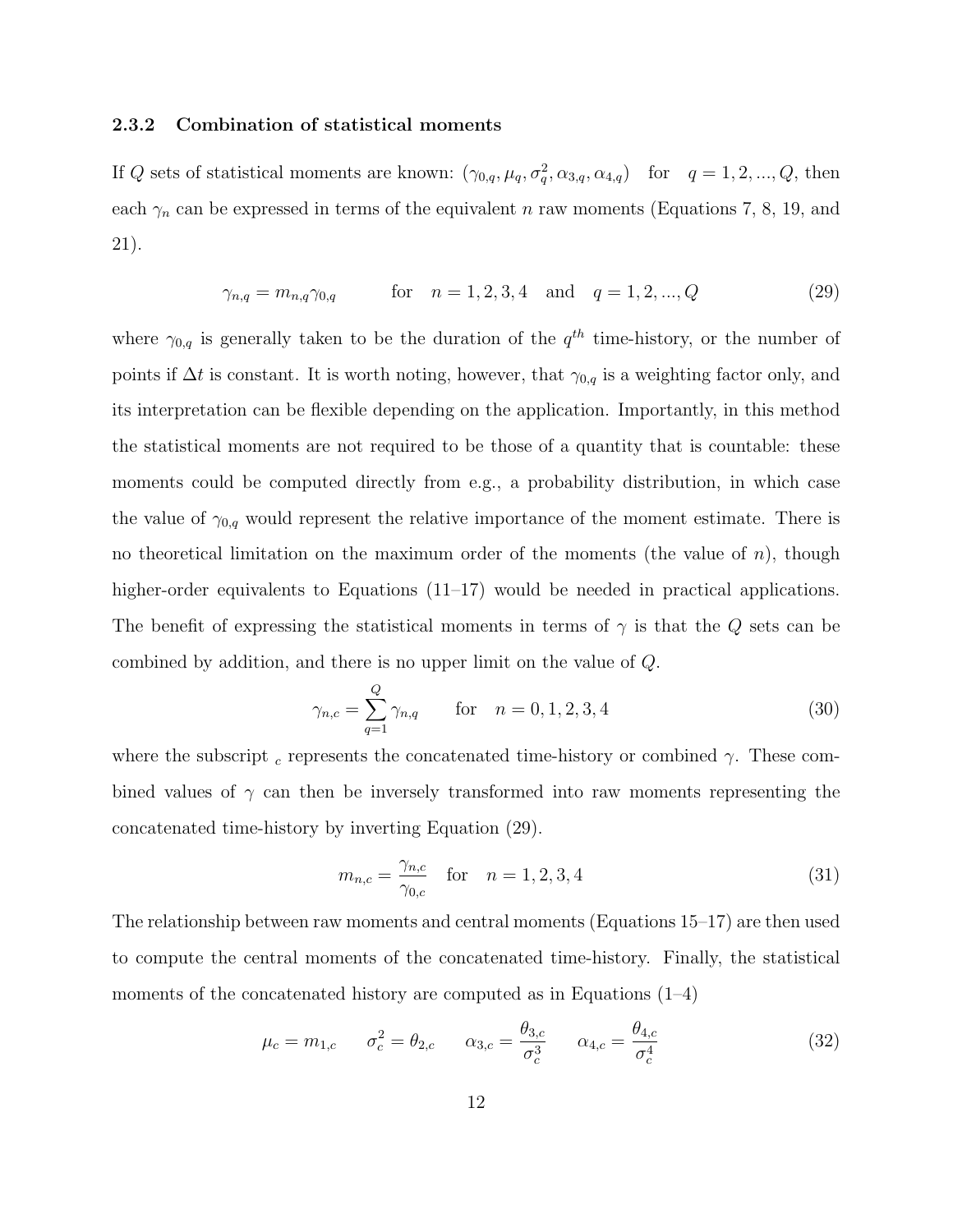## 3 APPLICATION

## 3.1 Estimation of Statistical Moments of a Concatenated Timehistory

In general, sample moments approach the true moments of the underlying process as the time-history increases in length. If very long time-histories are available, moments of the true process can often be estimated by those of the long sample. However, if individual segments of the long history are available, several possible approaches to finding moments of the concatenated history are available. Three of these possibilities are presented in Figure 1. Each of these methods can be applied repeatedly to compute statistics of a long time-history made up of any number of segments.



Figure 1: Three Approaches to Calculate Statistical Moments of a Concatenated Time-History

The most conventional method is shown in the center of the figure: the first segment and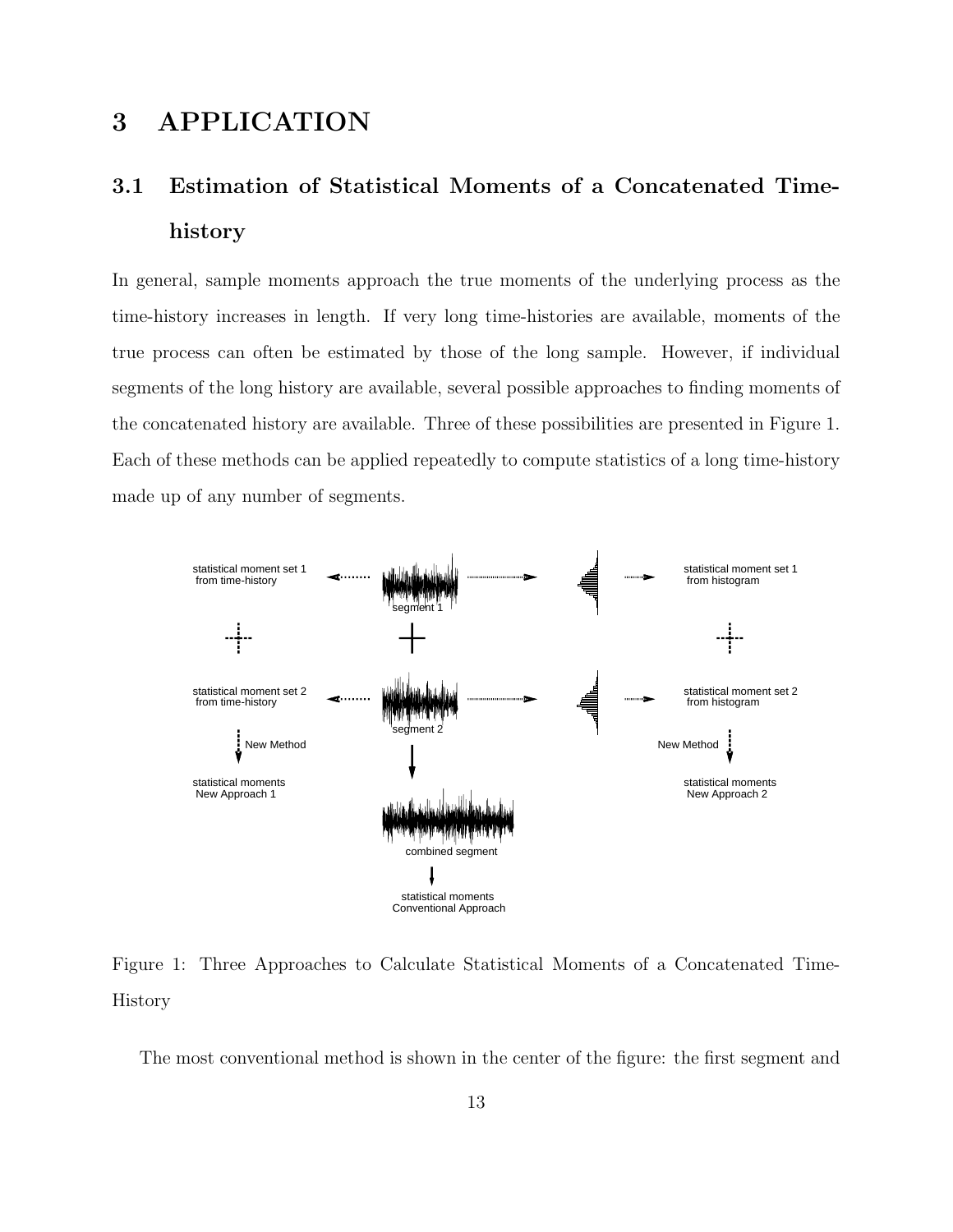the second segment are concatenated and the statistical moments are calculated directly from the resulting long time-history. This simple approach requires considerable computational resources and substantial storage space to retain the previous time-histories, both of which may be problematic in field applications using micro-computers in distributed sensor arrays.

Two alternative approaches are shown progressing down the left and right sides of Figure 1. The principle benefit compared with the conventional approach is a significant decrease in storage requirements since only the statistical moments need to be retained, rather than the complete time-histories. In both cases, the methods of Section 2.3.2 are applied to combine these moments. The two approaches differ only in how the statistical moments for each segment are computed before concatenation. The method on the left side of the figure is based on calculation of the statistical moments of each time-history by the conventional method of Equations 1–4; the approach shown on the right side of the figure is based on calculation of the statistical moments through use of the histogram as in Section 2.2.

### 3.1.1 Calculation of statistical moments from a histogram

One method to calculate the statistical moments is by calculation of the central moments from the histogram (Equations 20 or 22) and then converting these to the central statistical moments through the relationships of (Equations  $1-4$ ). If the bin width of the histogram is equivalent to the smallest decimal place of the measured data, then the results will be identical to those calculated by conventional means. As previously noted, for very long timehistories the histogram method will generally be more efficient; for shorter time-histories the more conventional method will generally be more efficient. However, the histogram method also offers an additional option to reduce computational demands: the bin width can be made larger than the smallest decimal place of the measured data. The effects of increased bin width versus computational demands are investigated in a later example.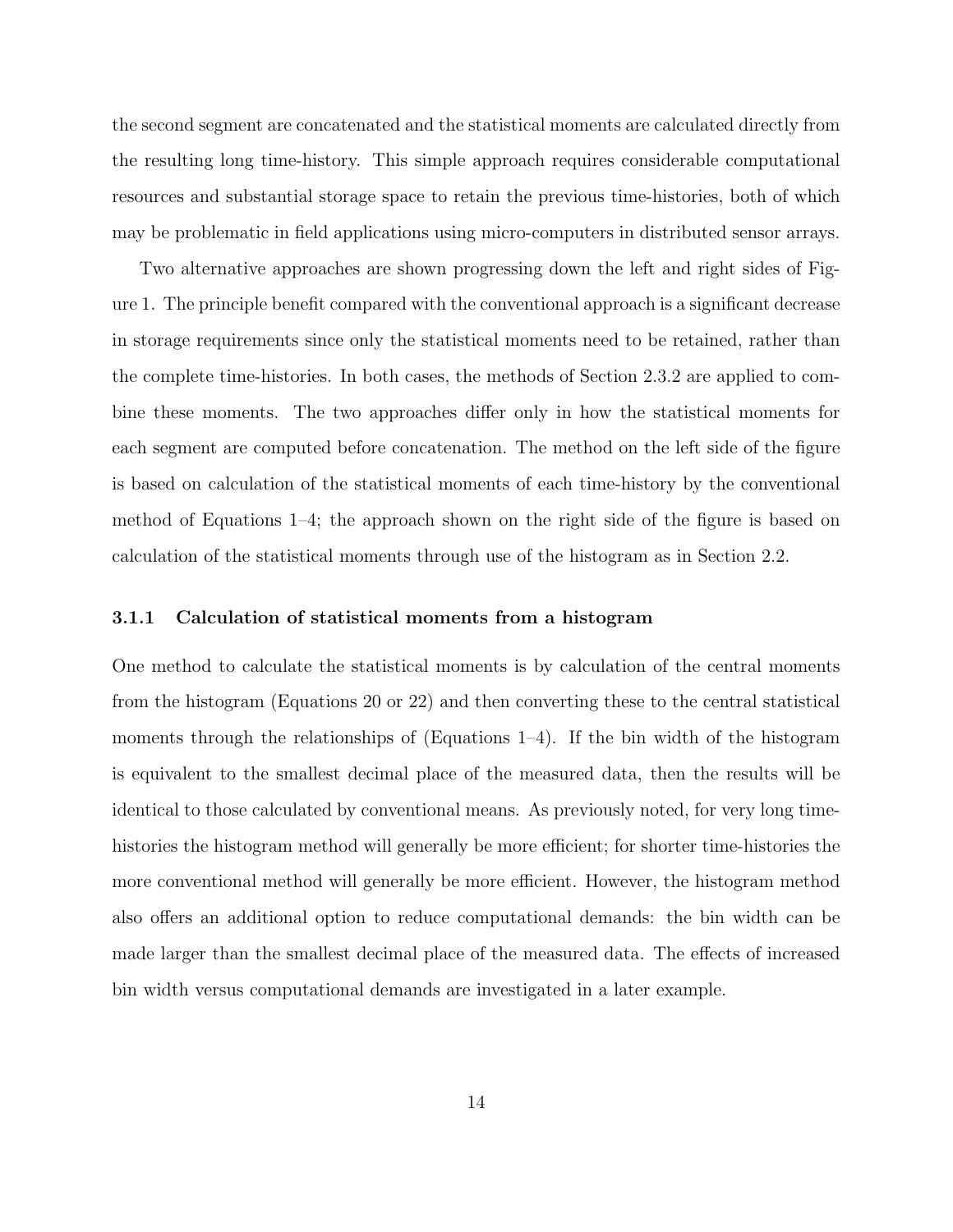### 3.1.2 Combination of statistical moments

Regardless of how the statistical moments of individual segments of a time-history were calculated, these moments can be combined efficiently. The procedure is straightforward: First, the  $n = 4$  statistical moments for each  $(q)$  of the Q segments to be combined are transformed into the mean and three central moments by inverting the definitions of the statistical moments (Equations 1–4) to  $m_{1,q} = \mu_q$ ,  $\theta_{2,q} = \sigma_q^2$ ,  $\theta_{3,q} = \alpha_{3,q}\sigma_q^3$ ,  $\theta_{4,q} = \alpha_{4,q}\sigma_q^4$ . Second, the resulting Q sets of three central moments are transformed into Q sets of three raw moments using the well-known relationships between raw and central moments (Equations 12–14). Third, the resulting  $4Q$  raw moments (including  $Q$  means) are then transformed into  $4Q$ values of  $\gamma_{n,q} = m_{n,q}\gamma_{0,q}$  (Equation (29)). Fourth, each of the 5 sets of Q values of  $\gamma_{n,q}$  are combined as in Equation (30),  $\gamma_{n,c} = \sum_{q=1}^{Q} \gamma_{n,q}$  ( $n = 0$  to 4). Finally, the transformation process is reversed for the resulting 5 values of  $\gamma_{n,c}$  to produce the desired four central statistical moments as in Equations 31–32.

## 4 EXAMPLE

The new methodologies are applied to simulated data resulting from a time-domain solution of a simple numerical model of a Tension Leg Platform subject to irregular seas. A TLP was selected for this example because of its highly non-Gaussian surge response (horizontal translation in the direction of the environmental loading). Three segments of a surge timehistory, each having significantly different statistical moments, are created without modifying the structural model, but only changing the peak period of the incident waves, the current velocity and the wind force. Calculation and combination of the resulting statistical moments are investigated and compared.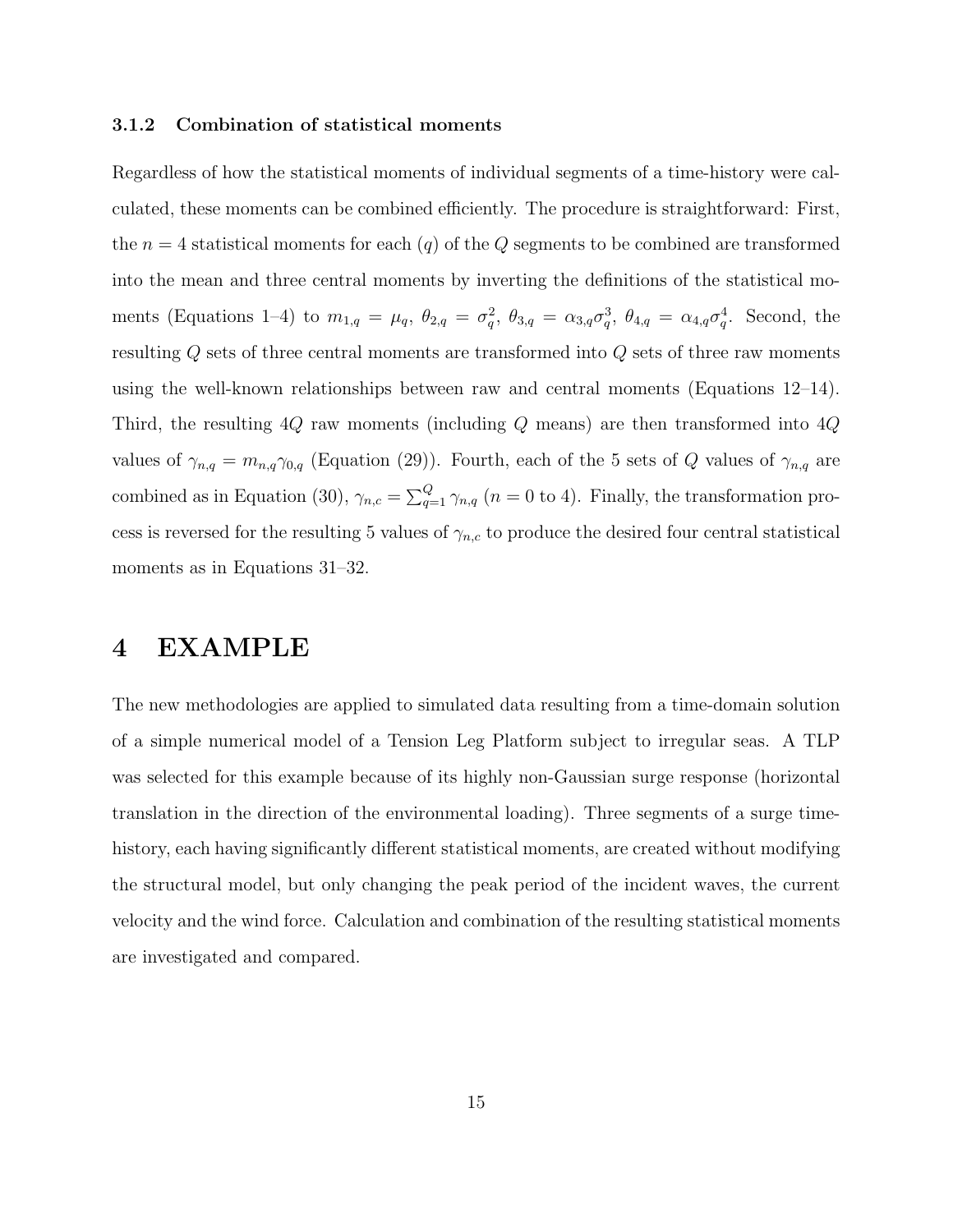### 4.1 Numerical Simulations

A Tension Leg Platform (TLP) is a compliant offshore structure used for production of oil and gas in deep ocean waters. The platform is vertically moored by tendons at each of its corners (Figure 2). Surge response time-histories of the Snorre TLP, which is located in the Norweigian sector of the North Sea, have been simulated by a simplified 2-dimensional nonlinear numerical model.



Figure 2: Tension Leg Platform

The wave and current forces are non-linear and non-Gaussian. These forces are applied to a single degree of freedom system including nonlinear restoring force. The equation of motion is solved in the time domain using the Newmark Beta Method (e.g., [3]). The time step of integration ( $\Delta t$ ) is 0.01 sec and total time duration for each of the three time-histories is one hour. The two main sources of non-Gaussianity in the model are 1) the non-linear mooring restoring force caused by the changing angles of the tendons with increased offset and the increased buoyancy of the hull caused by being pulled downward by the tendons, and 2) the non-Gaussian wave forcing caused by the highly nonlinear drag term in the Morison Equation  $[16, 23]$ .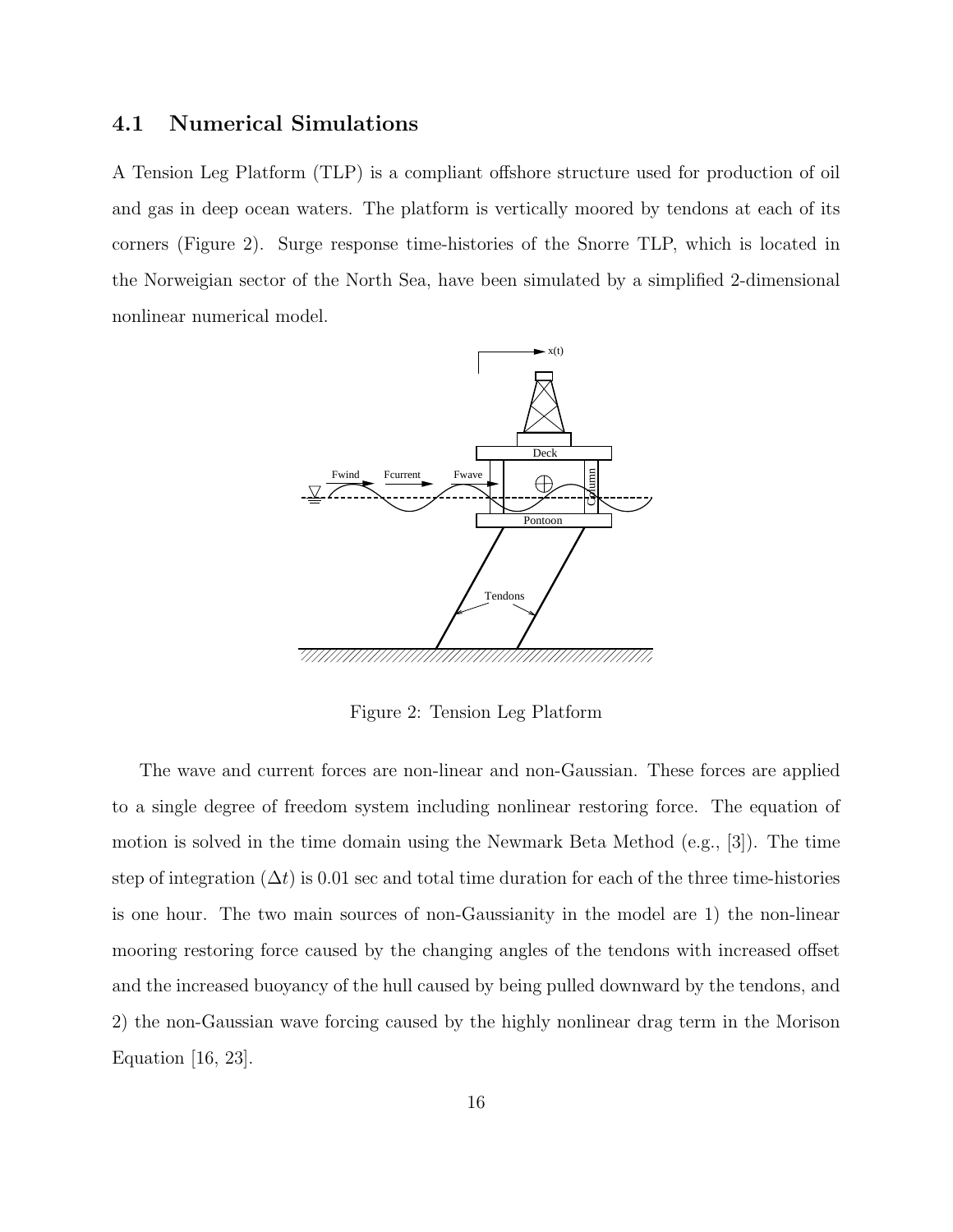### 4.2 Results

The statistical moments of each response time-history simulated under three environmental conditions are summarized in Table 1. Changing environmental conditions result in substantial changes in the statistical moments of the simulated response.

### 4.2.1 Calculation of statistical moments

Calculation of statistical moments by the conventional methods of Equations 1–4 are compared with application of the relative histogram (Section 3.1.1) in Figure 3. The vertical axis on the left compares the relative CPU time needed to compute all four of the statistical moments, with the conventional methodology defined as 100% CPU time. For this one-hour time-history (360,000 data points) with a measurement precision of 0.001, the histogram method takes about 75% of the CPU time as the conventional method if the bin width is set to the precision (zero error in binning leading to exact sample statistical moments). CPU usage figures result from binning and computations performed using MatLab.

Progressing from left to right on the horizontal axis shows gradual increases in the bin width, and the vertical axis on the right shows the associated error in the statistical moments. The error is the difference between the exact and approximate statistical moments divided by the exact statistical moments (calculated conventionally). The plot shows that for this time-history, increasing the bin width to ten times as large as the precision of the data has a savings of about half of the CPU time, with virtually no noticeable increase in error in the statistical moments. The CPU time does not drop by a factor of ten because the same 360,000 data points must be binned.

Calculation using a histogram with bin width of 0.001 yields results identical to the conventional method (Table 1), with using 74.7% of the CPU time and 2.78% of the storage requirements. Calculation using a histogram with bin width of 0.01 results in statistical moments with error less than 0.1% using 33.9% CPU time and 0.25% storage space relative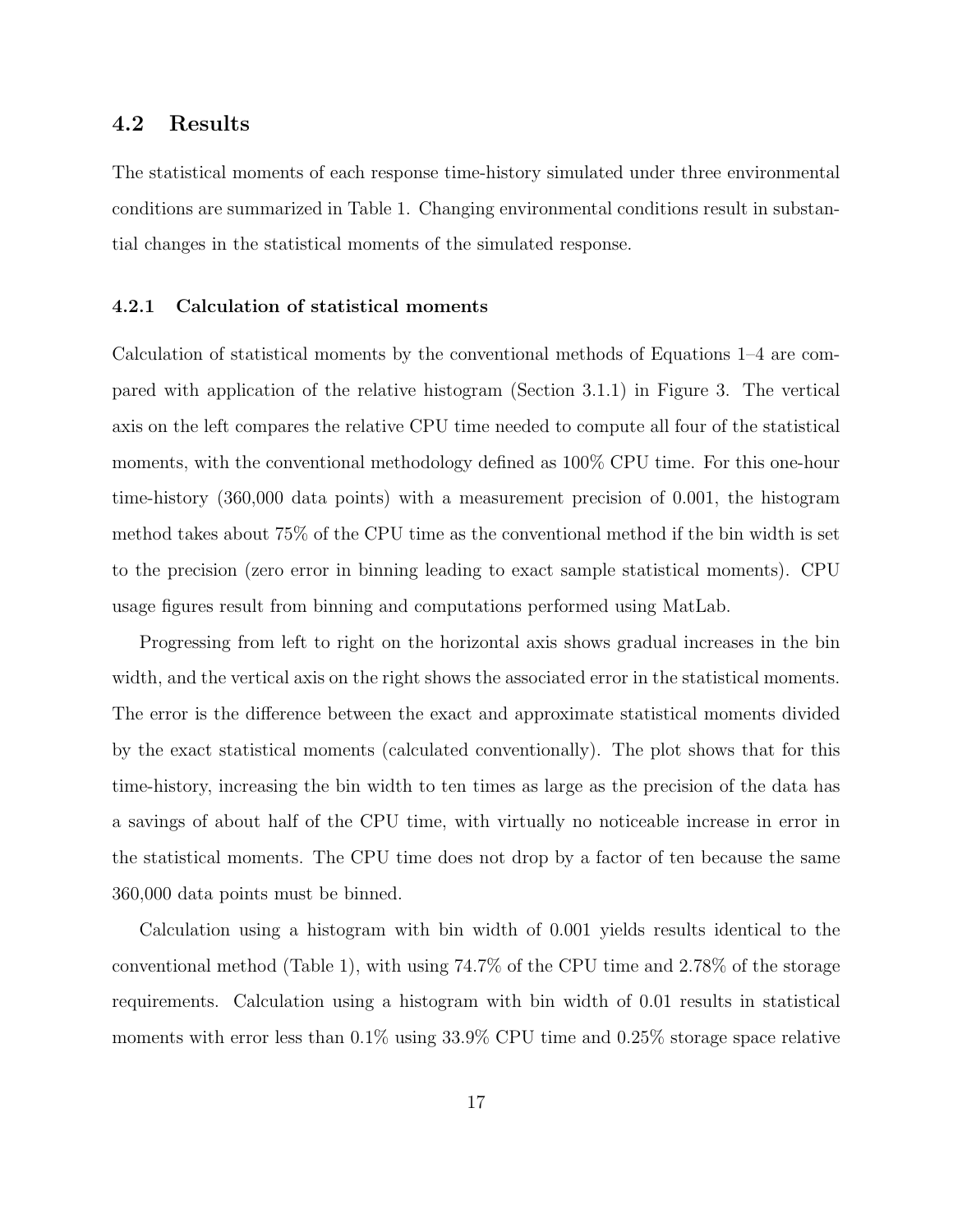to conventional calculation. The dramatic savings in storage space results from assuming the data are binned as they are collected such that the time-history need not be saved. Computation of statistical moments by the conventional two-pass method requires saving the complete time-history so the mean can be computed in the first pass and applied to computation of the moments in the second pass through the data.



Figure 3: Effect of bin width on calculation of statistical moments. Time duration: 1 hour,  $\Delta t$ : 0.01 sec, Data precision: 0.001

#### 4.2.2 Calculation of statistical moments of the concatenated time-history

Three approaches are compared for calculating the statistical moments of a concatenated time-history made up of the three independent time-histories described by Table 1.

Method A (Conventional): The conventional method of calculating the statistical moments defines 100% CPU and 100% Storage requirements. This method is to store both of two one-hour time-histories as they are collected, to compute the statistical moments using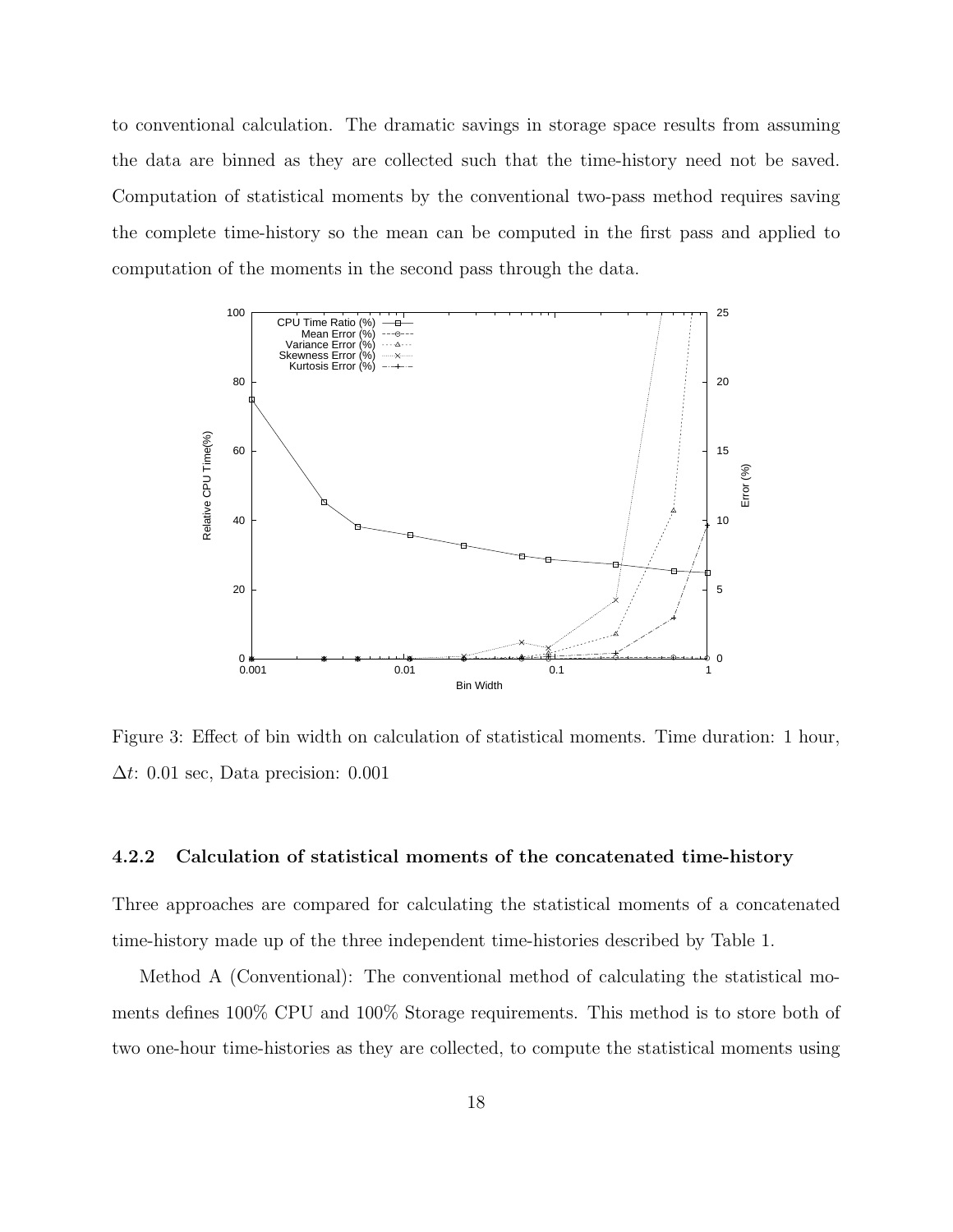the conventional means of Equations 1–4, then to concatenate the two histories, and then finally to compute the statistical moments of the concatenated time-history.

Method B (Statistical Concatenation): In this application, it is assumed that the first time-history is stored and conventional methods are applied to calculate the statistical moments; the first time-history is then deleted and the second is stored and its statistical moments are calculated. These two sets of statistical moments are then combined using the methods of Section 3.1.2. The approximately 50% savings in both CPU usage and memory requirements results from not having to save both time-histories and recompute the moments for the concatenated history.

Method C (Histogram with Statistical Concatenation): The method applied here is to calculate the moments using both the histogram method of Section 3.1.1 and the statistical method of Section 3.1.2 to combine moments. Results from Method (C) are presented both for  $\Delta x = 0.001$ , which yields exact results, and for  $\Delta x = 0.01$ , which introduces some error in return for greater CPU and storage savings. Method (C) with adequate bin width for an exact solution requires only about 27% of the CPU time and around 1.4% of the required memory. The dramatic memory savings result from the assumption that the time-history will be binned on the smart sensor package as the data are collected, such that no timehistory ever needs to be stored. Greater savings are also shown if the bin width is made ten times as large, though the resulting moments are not exact.

Methods (D), (E) and (F) are equivalent, but the single concatenated segment resulting from  $(A)$ ,  $(B)$  and  $(C)$  is now combined with the third segment.

## 5 CONCLUSIONS

Two methodologies have been presented and demonstrated through an example. The first methodology is effectively a single-pass methodology for computation of higher statistical moments through use of a histogram. This methodology is based on a simple combination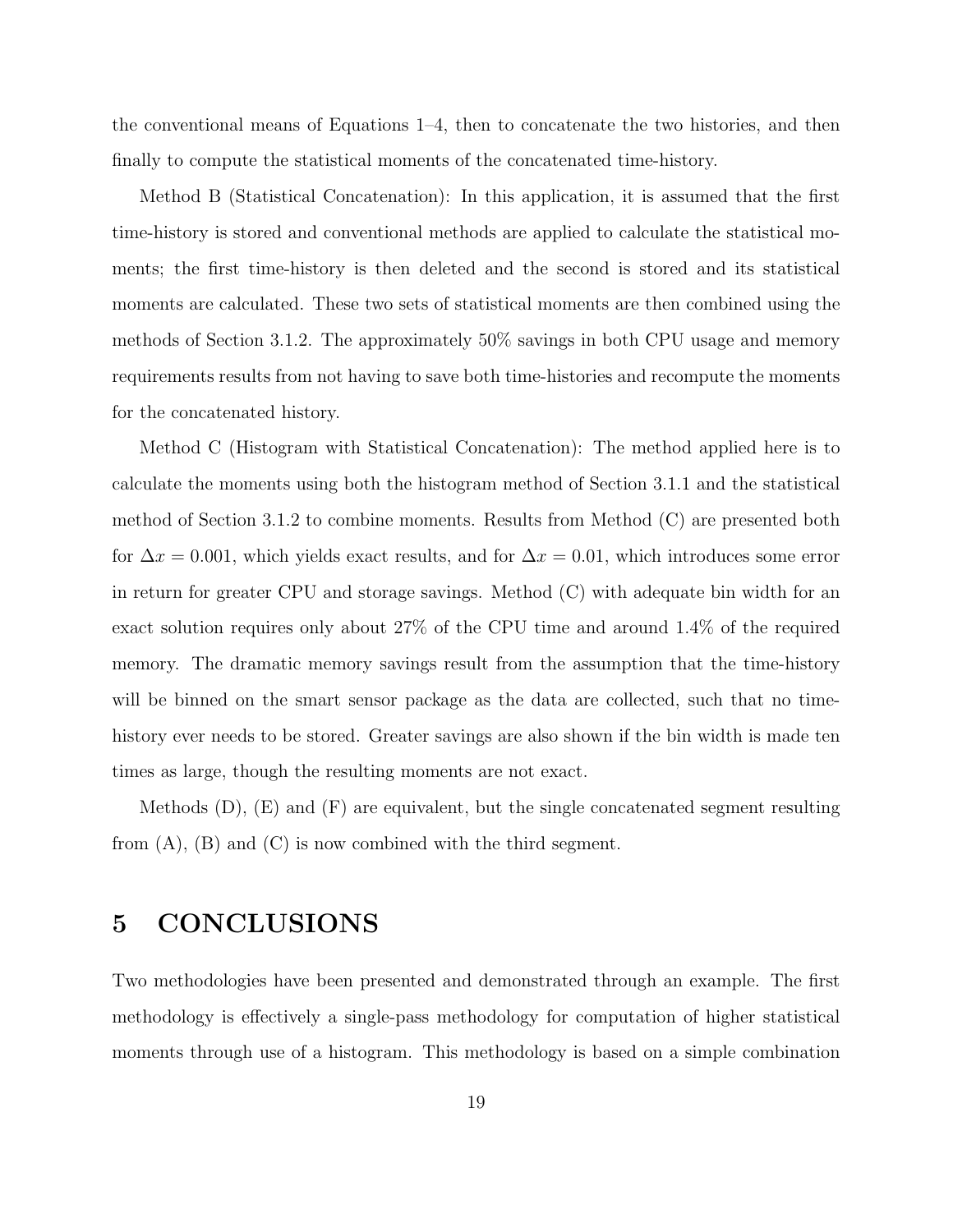of methods well-known in the statistical community and is therefore of little theoretical interest. It may, however, be of considerable practical interest in the field of structural health monitoring because it enables computation of the skewness and kurtosis to arbitrarily selected accuracy, offering a means to effectively trade computational intensity against accuracy. Generally, for very long time-histories with low-precision data it is more efficient to use the histogram for statistical moment calculation since the number of power calculations is smaller, but for relatively short time-histories with high-precision data the more conventional method will require less CPU time.

The second methodology enables direct combination of the skewness and kurtosis of any number of data sets. The method and its derivation are new, and may be of theoretical interest. One unique aspect of this new methodology is that it can be used to combine statistical moments of data that is not countable, e.g., moments extracted directly from a probability density spectrum.

An example is presented in which both the histogram approach and the updating methodology for the skewness and kurtosis are verified. The relative efficiency and accuracy of the histogram approach are examined in some detail. In the example, statistical moments for time-histories are computed using both the conventional approach and the histogram approach, including setting varying degrees of accuracy. Setting the bin width equal to the precision of the measured data gives perfect accuracy and potential computational savings. A noticeable decrease in computational demands accompanied by some decrease in accuracy caused by increasing the bin width is shown in Figure 3. In the example, CPU savings on the order of 75% of that required for a conventional two-pass algorithm are realized with only a minor decrease in accuracy. Savings in memory requirements can also be quite substantial (Table 2). In the example, applying the histogram as a one-pass algorithm by binning the data as it is collected and then computing the moments from the resulting histogram uses around 1% of the memory compared with a more conventional two-pass algorithm.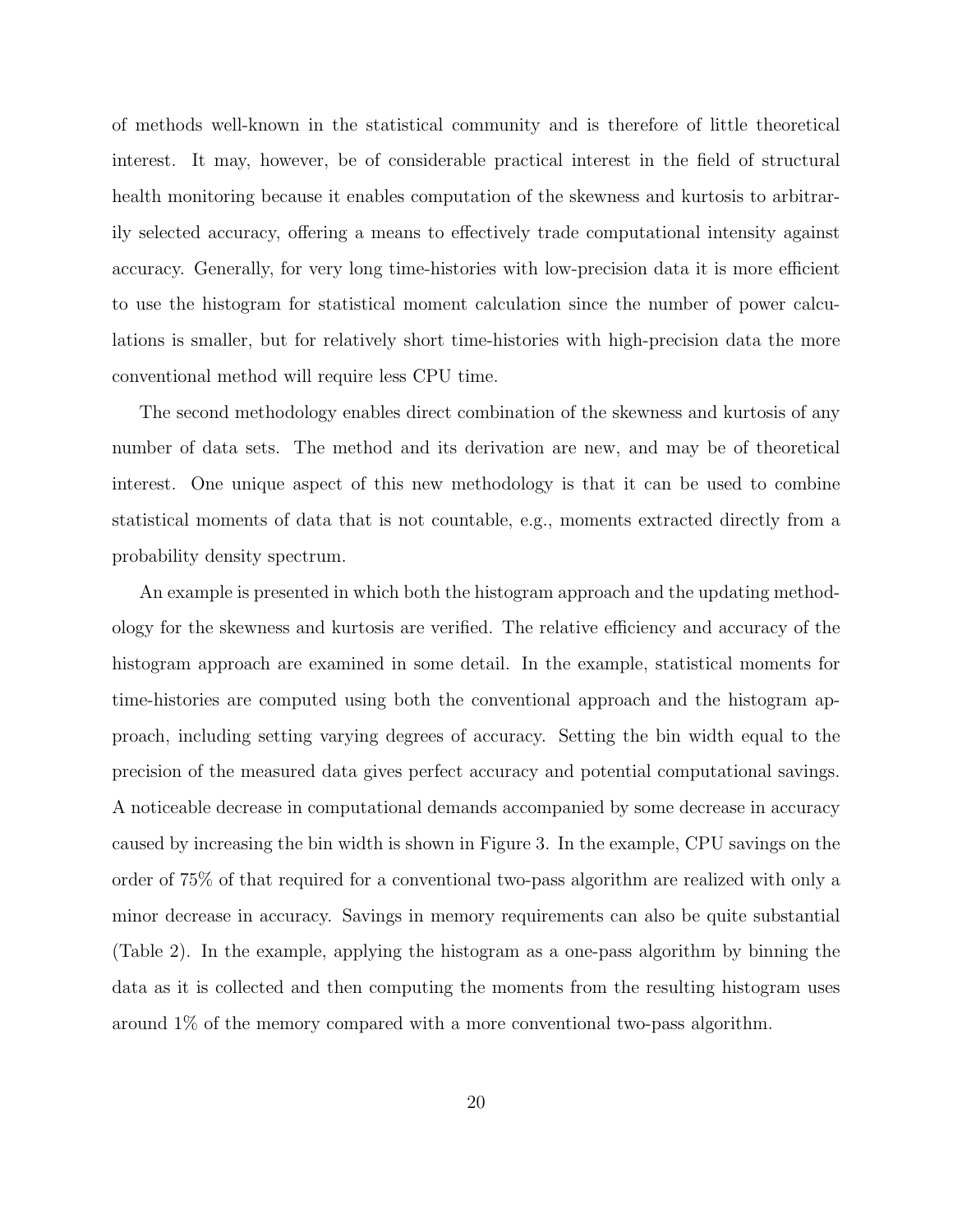## 6 Acknowledgements

This work was supported by the National Science Foundation, Division of Civil and Mechanical Systems under Agreement Numbers CMS-0428585 and CMS-0448730. Any opinions, findings, and conclusions or recommendations expressed in this material are those of the authors and do not necessarily reflect the view of the National Science Foundation.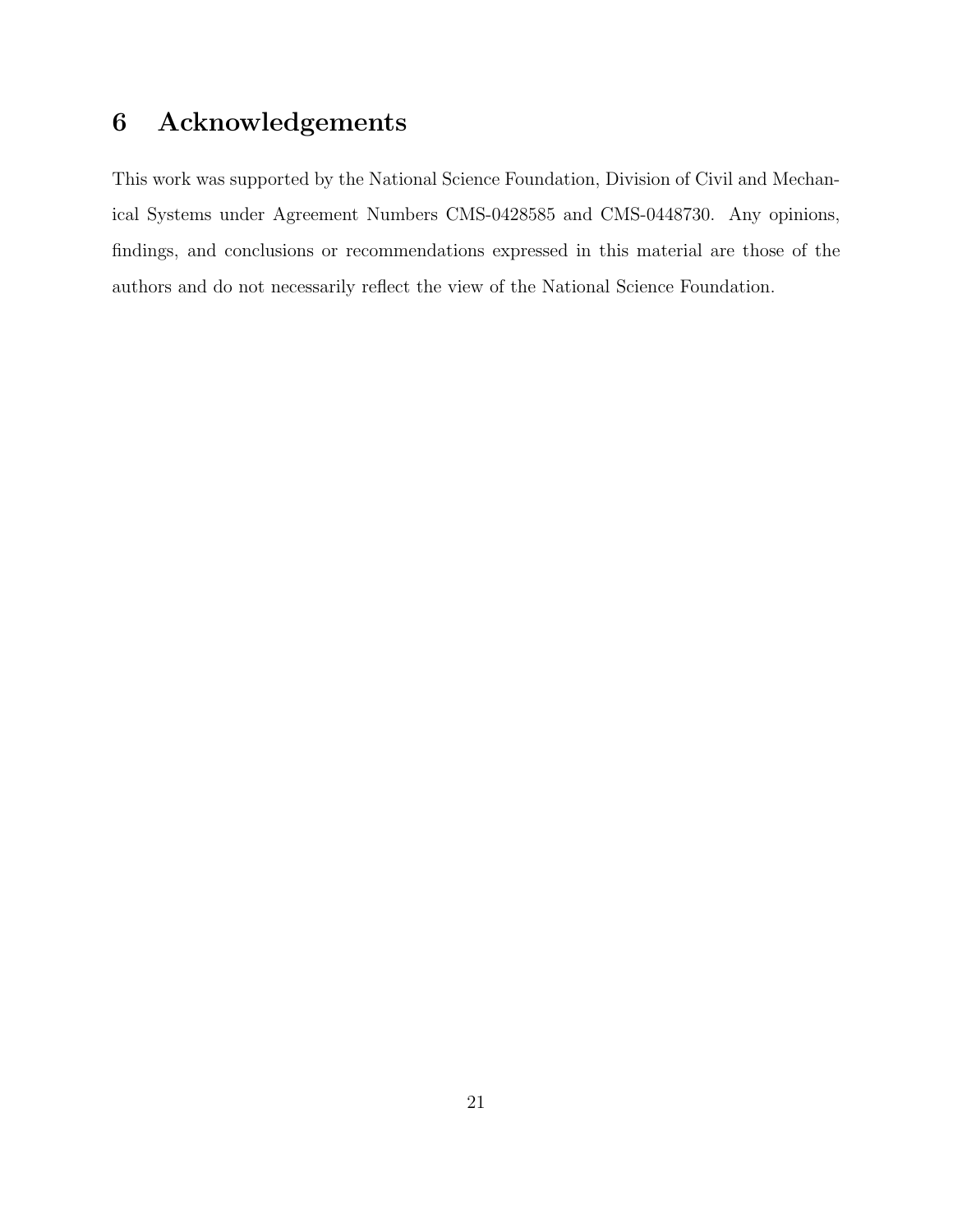| Condition $H_s(m)$ $T_p(sec)$ $U_c(m/s)$ $F_w(kN)$ $\mu$ $\sigma^2$ $\alpha_3$ $\alpha_4$ |  |                                                    |  |  |  |
|-------------------------------------------------------------------------------------------|--|----------------------------------------------------|--|--|--|
|                                                                                           |  | 1 14.5 15.5 1.5 -3000 -1.3833 0.2742 0.1236 2.9969 |  |  |  |
|                                                                                           |  | 2 14.5 12.5 2.0 -5000 -2.2512 0.2447 0.1203 2.3685 |  |  |  |
|                                                                                           |  | 3 14.5 18.5 1.0 -2000 -0.9154 0.2510 0.0411 2.1207 |  |  |  |

Table 1: Environmental conditions and associated statistics of the response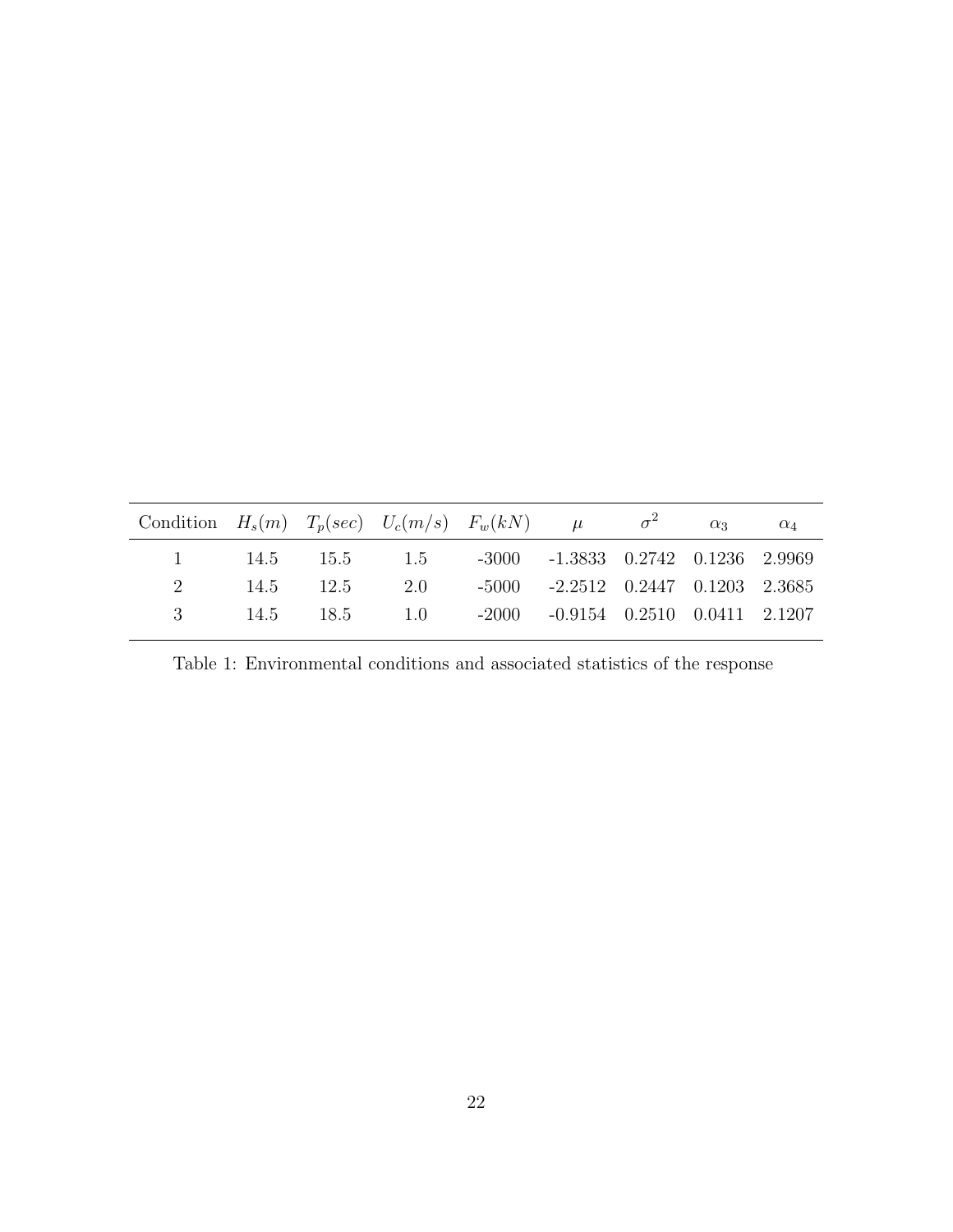| Method              | Segment            | $\mu$     | $\sigma^2$ | $\alpha_3$ | $\alpha_4$ | $CPU(\%)$ | $Storage(\%)$ |
|---------------------|--------------------|-----------|------------|------------|------------|-----------|---------------|
| Conventional $(A)$  | $1+2$              | $-1.8173$ | 0.4478     | 0.1180     | 2.5684     | 100.00    | 100.00        |
| Statistical         | $1+2$              | $-1.8173$ | 0.4478     | 0.1180     | 2.5684     | 51.86     | 50.00         |
| Concatenation $(B)$ | $Error(\%)$        | 0.0000    | 0.0000     | 0.0000     | 0.0000     |           |               |
| Histogram $w/$      | $\Delta x = 0.001$ | $-1.8173$ | 0.4478     | 0.1180     | 2.5684     | 26.58     | 1.39          |
| Stat. Concat. (C)   | $Error(\%)$        | 0.0000    | 0.0000     | 0.0000     | 0.0000     |           |               |
|                     | $\Delta x = 0.01$  | $-1.8177$ | 0.4478     | 0.1183     | 2.5687     | 20.86     | 0.14          |
|                     | $Error(\%)$        | 0.0021    | 0.0054     | 0.0199     | 0.0034     |           |               |
| Conventional $(D)$  | $12 + 3$           | $-1.5167$ | 0.5629     | $-0.0917$  | 2.3856     | 100.00    | 100.00        |
| Statistical         | $12 + 3$           | $-1.5167$ | 0.5629     | $-0.0917$  | 2.3856     | 34.99     | 33.33         |
| Concatenation $(E)$ | $Error(\%)$        | 0.0000    | 0.0000     | 0.0000     | 0.0000     |           |               |
| Histogram $w/$      | $\Delta x = 0.001$ | $-1.5167$ | 0.5629     | $-0.0917$  | 2.3856     | 15.63     | 0.93          |
| Stat. Concat. $(F)$ | $Error(\%)$        | 0.0000    | 0.0000     | 0.0000     | 0.0000     |           |               |
|                     | $\Delta x = 0.01$  | $-1.5171$ | 0.5630     | $-0.0913$  | 2.3856     | 11.82     | 0.09          |
|                     | $Error(\%)$        | 0.0279    | 0.0185     | $-0.3742$  | $-0.0008$  |           |               |

Table 2: Statistical moments of concatenated irregular TLP response time-histories; comparison of calculation methodologies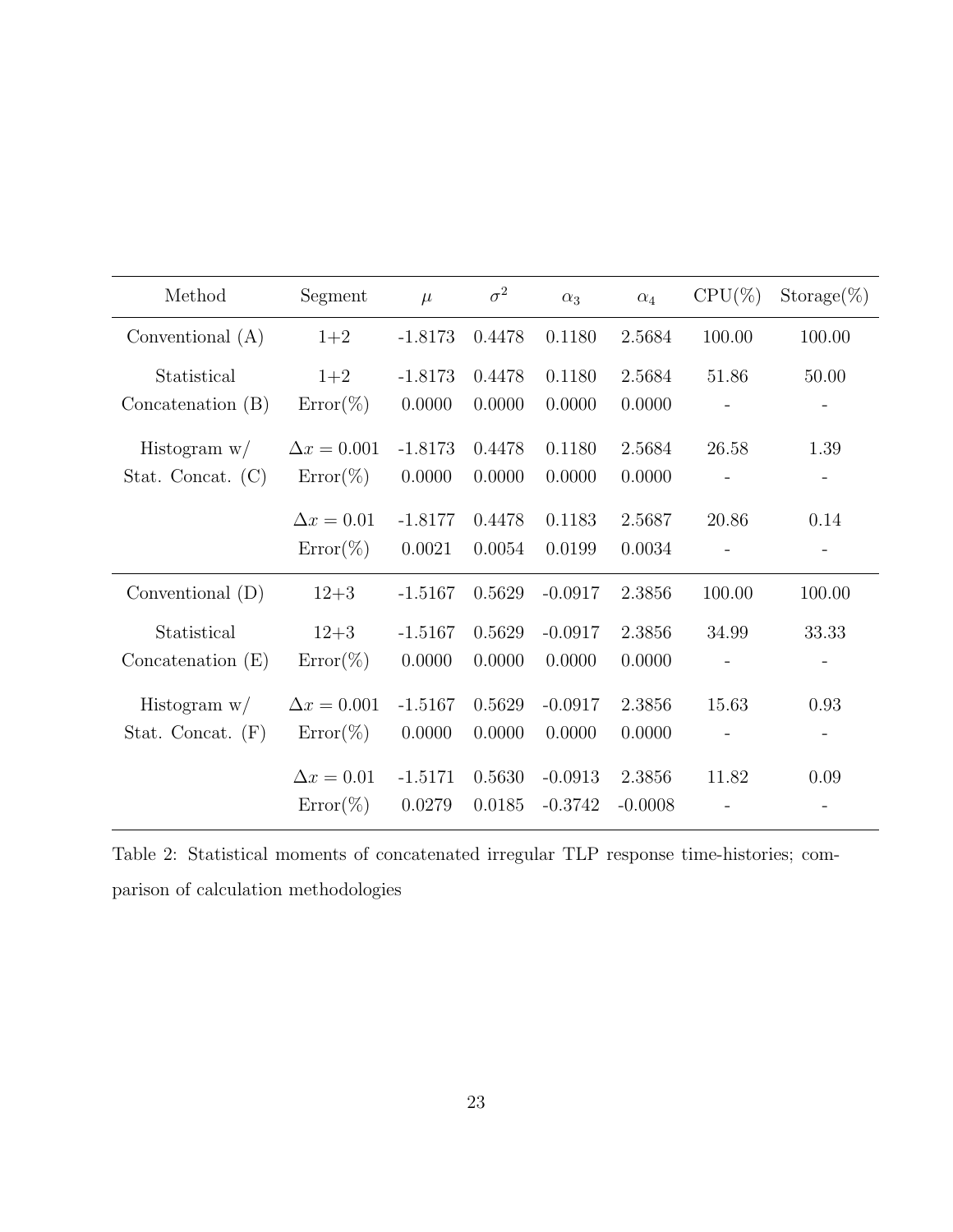## Nomenclature

 $x_i$  or  $x(t_i)$  Individual point in an irregular data set or time-history

I The number of data points in a data set

 $\Delta t_i$  or  $\Delta t$  Time interval between times  $t_i$  and  $t_{i+1}$  or constant interval between data points

- T Total duration of a time history
- $x_k$  Value of  $k^{th}$  bin in a histogram of random data
- $\Delta x_k$  or  $\Delta x$  Bin width of bin  $x_k$  or constant bin width
- $h(x_k)$  and  $H(x_k)$  Absolute and relative occurrences of data points in bin  $x_k$
- K The total number of bins

 $M_{n,a}$  n<sup>th</sup> moment of irregular data about a

 $m_n$  n<sup>th</sup> normalized raw moment of irregular data

 $\theta_n$  n<sup>th</sup> normalized central moment of irregular data

 $\mu$  Mean of a data set

- $\sigma^2$  Second statistical moment of irregular data: Variance of the process
- $\alpha_3$  Third statistical moment of irregular data: Skewness of the process
- $\alpha_4$  Fourth statistical moment of irregular data: Kurtosis of the process
- $q$ , subscript representing the  $q^{th}$  data set or time history
- $,c\,$  subscript representing combined statistics of concatenated data
- Q The total number of data sets
- $\gamma_n$  The  $n^{th}$  value of  $\gamma$ , used in combination of statistical moments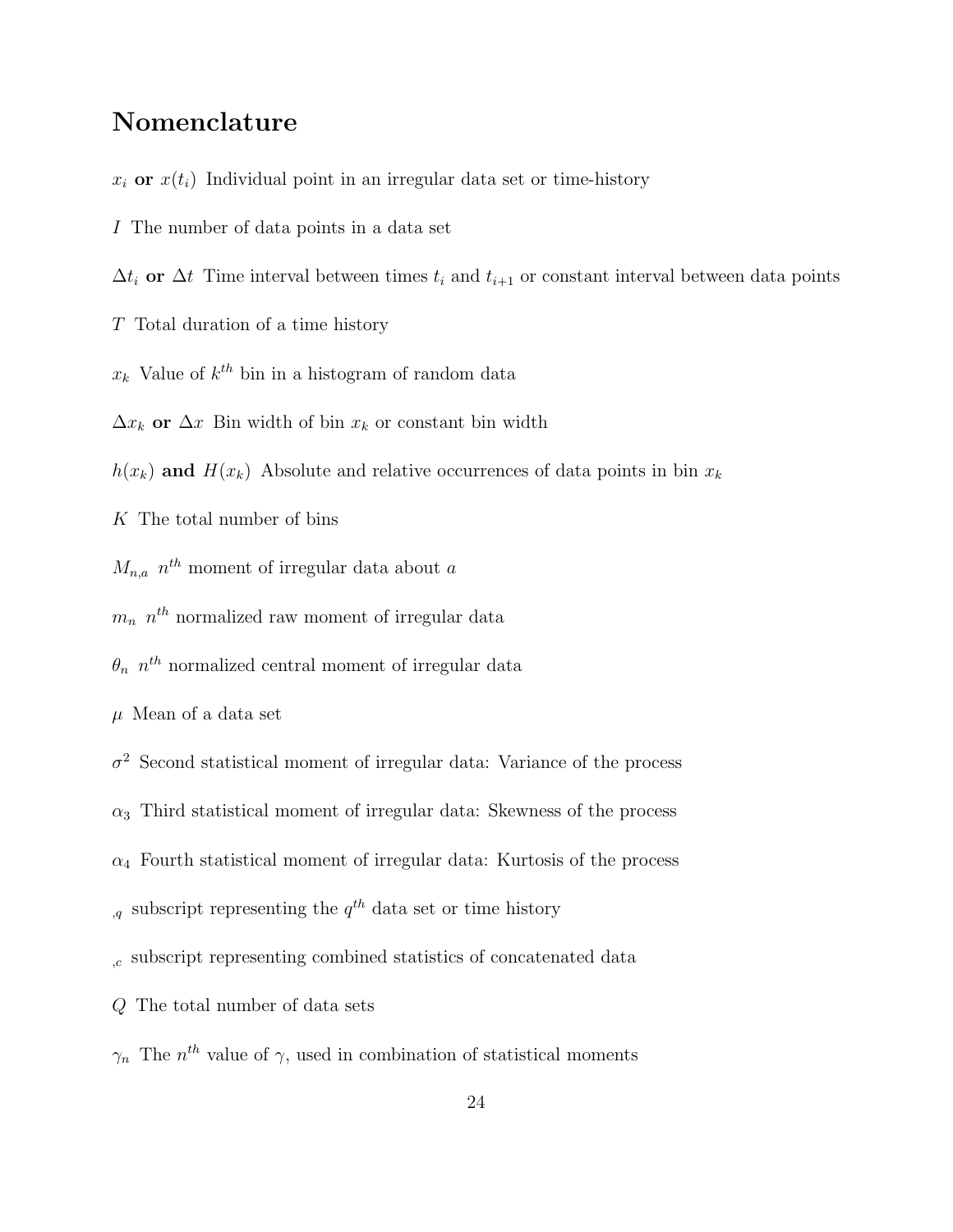## References

- 1. Cadzow, J. A. and Li, X. (1995). Blind decomposition. Digital Signal Processing, 5:3–20.
- 2. Chan, T. F., Golube, G. H., and LeVeque, R. J. (1979). Updating formulae and a pairwise algorithm for computing sample variances. Report STAN-CS-79-773, Department of Computer Science, Stanford University.
- 3. Chopra, A. K. (2001). Dynamics of Structures: Theory and Applications to Earthquake Engineering. Prentice Hall.
- 4. Doebling, S., Farrar, C., and Prime, M. (1998). A summary review of vibration-based damage identification methods. The Shock and Vibration Digest, 30(2):91–105.
- 5. Doebling, S. W., Farrar, C. R., Prime, M. B., and Shevitz, D. W. (1996). Damage identification and health monitoring of structural and mechanical systems from changes in their vibration characteristics: A literature review. Technical Report LA-13070-MS, Los Alamos National Laboratory, Los Alamos, New Mexico 87545.
- 6. Dwyer, R. (1984). Use of the kurtosis statistics in the frequency domain as an aid in detecting random signals. IEEE Journal of Oceanic Engineering, 9:85–92.
- 7. Dwyer, R. (1985). Asymptotic detection performance of discrete power and higher-order spectra estimates. IEEE Journal of Oceanic Engineering, 10:303 – 315.
- 8. Dyer, D. and Stewart, R. M. (1978). Detection of rolling element bearing damage by statistical analysis. ASME Journal of Mechanical Design, 100:229235.
- 9. Ehrenfeld, S. and Littauer, S. B. (1964). Introduction to Statistical Methods. McGraw-Hill.
- 10. Heng, R. B. W. and Nor, M. J. M. (1998). Statistical analysis of sound and vibration signals for monitoring rolling element bearing condition. Applied Acoustics, 53:211–226.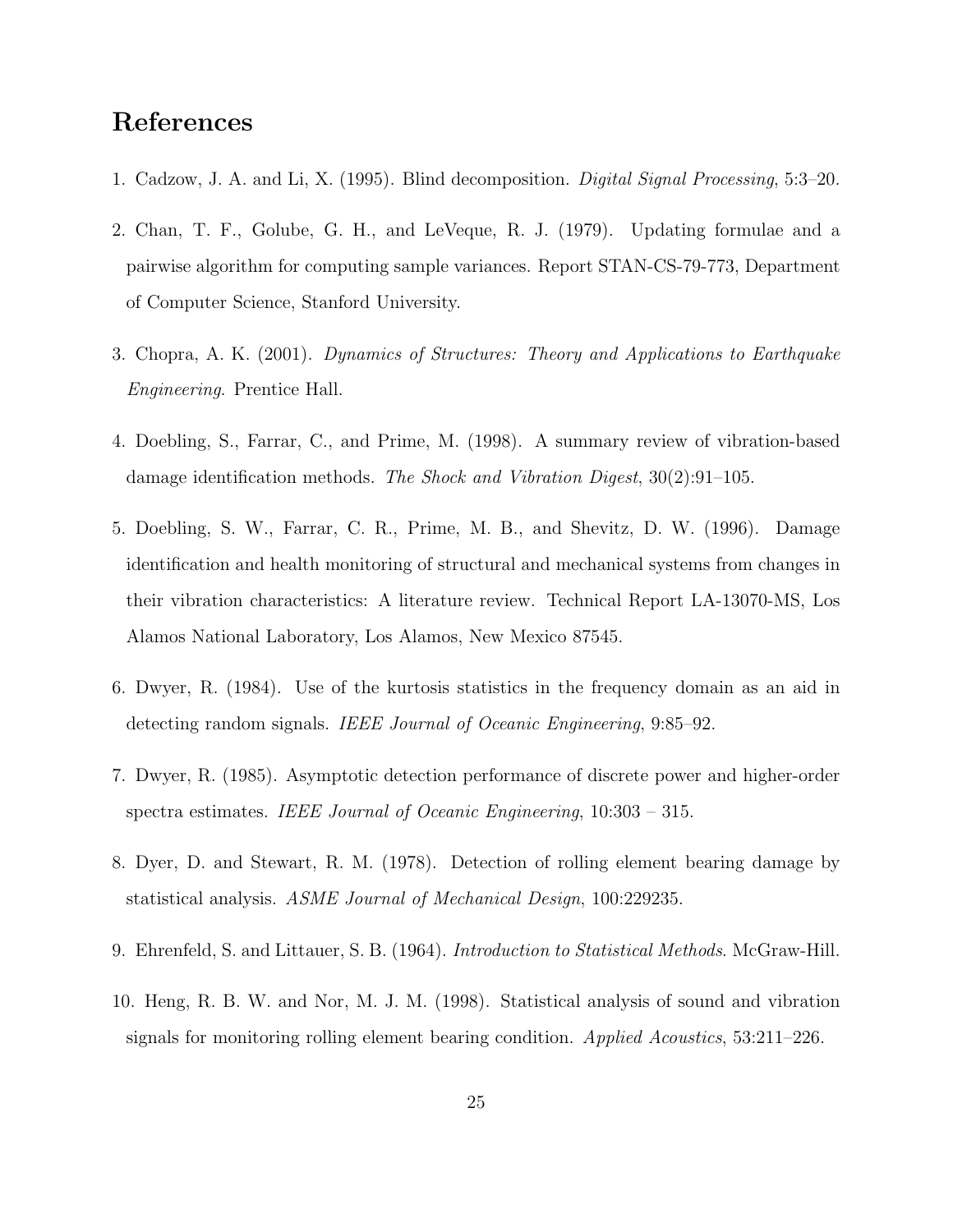- 11. Lynch, J. P., Sundararajan, A., Law, K. H., Kiremidjian, A. S., and Carryer, E. (2004). Embedding damage detection algorithms in a wireless sensing unit for operational power efficiency. Smart Materials and Structures, 13:800–810.
- 12. Mack, C. (1967). Essentials of Statistics for Scientists and Technologists. Plenum Press.
- 13. Martin, H. R. and Honarvar, F. (1995). Application of statistical moments to bearing failure detection. Applied Acoustics, 44(1):67–77.
- 14. Parka, H. W. and Sohn, H. (2006). Parameter estimation of the generalized extreme value distribution for structural health monitoring. Probabilistic Engineering Mechanics, 21:366–376.
- 15. Pebay, P. (2008). Formulas for robust, one-pass parallel computation of covariances and arbitrary-order statistical moments. Report SAND2008-6212, Sandia National Laboratories.
- 16. Sarpkaya, T. and Issacson, M. (1981). Mechanics of Wave Forces on Offshore Structures. Van Nostrand Reinhold.
- 17. Sohn, H., Farrar, C., Hunter, N., and Worden, K. (2001). Structural health monitoring using statistical pattern recognition techniques. Journal of Dynamic Systems, Measurement, and Control, 123:706–711.
- 18. Sohn, H., Farrar, C. R., Hemez, F. M., Shunk, D. D., Stinemates, D. W., and Nadler, B. R. (2003). A review of structural health monitoring literature: 1996-2001. Report LA-13976-MS, Los Alamos National Laboratory.
- 19. Sweetman, B. and Choi, M. (2006). The modal distribution method: A new statistical algorithm for analyzing measured data. In Proceedings of SPIE.